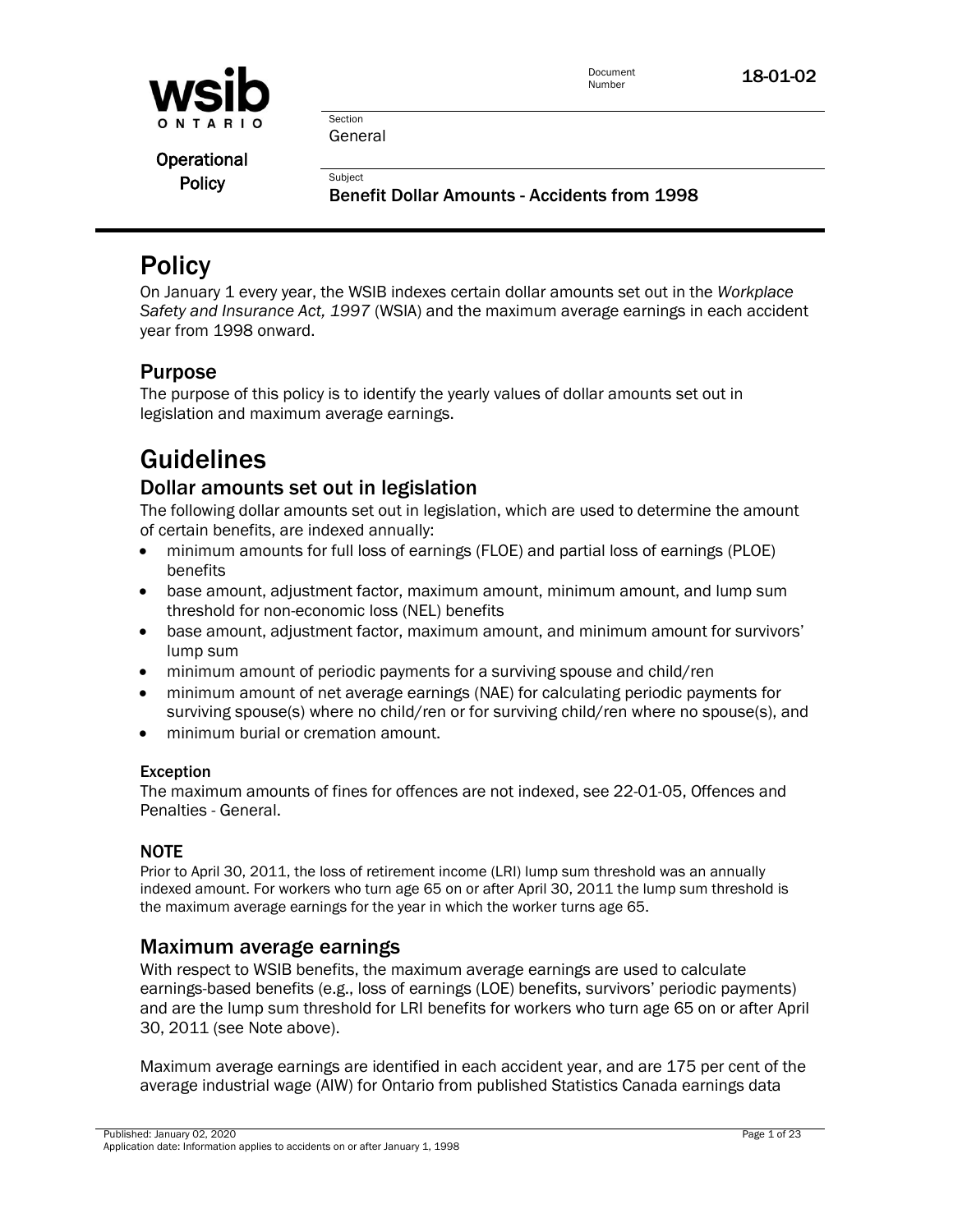

General

Section

**Subject** 

**Operational Policy** 

Benefit Dollar Amounts - Accidents from 1998

from the year prior to the accident year. The maximum average earnings are indexed every January 1 thereafter.

# Indexing factor

The indexing factor is the percentage adjustment applied to values that are subject to annual indexing (e.g., dollar amounts set out in legislation, maximum average earnings) to account for inflation. The indexing factor is prescribed by legislation.

Information about the indexing method can be found in 18-01-14, Annual Indexing.

# On or after January 1, 2018

For entitlement periods on or after January 1, 2018, the indexing factor is the percentage change in the Consumer Price Index (CPI) for Canada for all items, for the 12-month period ending on October 31 of the previous year, as published by Statistics Canada (also referred to as CPI). This factor is applicable for all values subject to annual indexing, and is referred to in the WSIA as the 'Indexing Factor'.

# Between January 1, 1998 and December 31, 2017

For entitlement periods between January 1, 1998 and December 31, 2017 (inclusive), as outlined in the WSIA, different indexing factors are applicable depending on the benefit type, the amount, and the year:

- Alternate Indexing Factor: the percentage change in the CPI for Canada for all items, for the 12-month period ending on October 31 of the previous year, as published by Statistics Canada (also referred to as CPI)
- **General Indexing Factor:**  $(1/2 \times$  Alternate Indexing Factor) 1 (also referred to as modified Friedland)
- Temporary Indexing Factor: an amount prescribed by the Lieutenant Governor in Council by regulation to replace the General Indexing Factor for a given year
- Additional Adjustment: an amount prescribed by the Lieutenant Governor in Council by regulation in addition to the General and/or Alternate Indexing Factors for a given year

# Other rates

For benefit dollar amounts for accident dates prior to January 1, 1998 see [18-01-03, Benefit](policy:18-01-03)  Dollar Amounts - [Accidents before 1998.](policy:18-01-03) For other rates reviewed annually and set by the WSIB se[e 18-01-05, Table of Rates.](policy:18-01-05)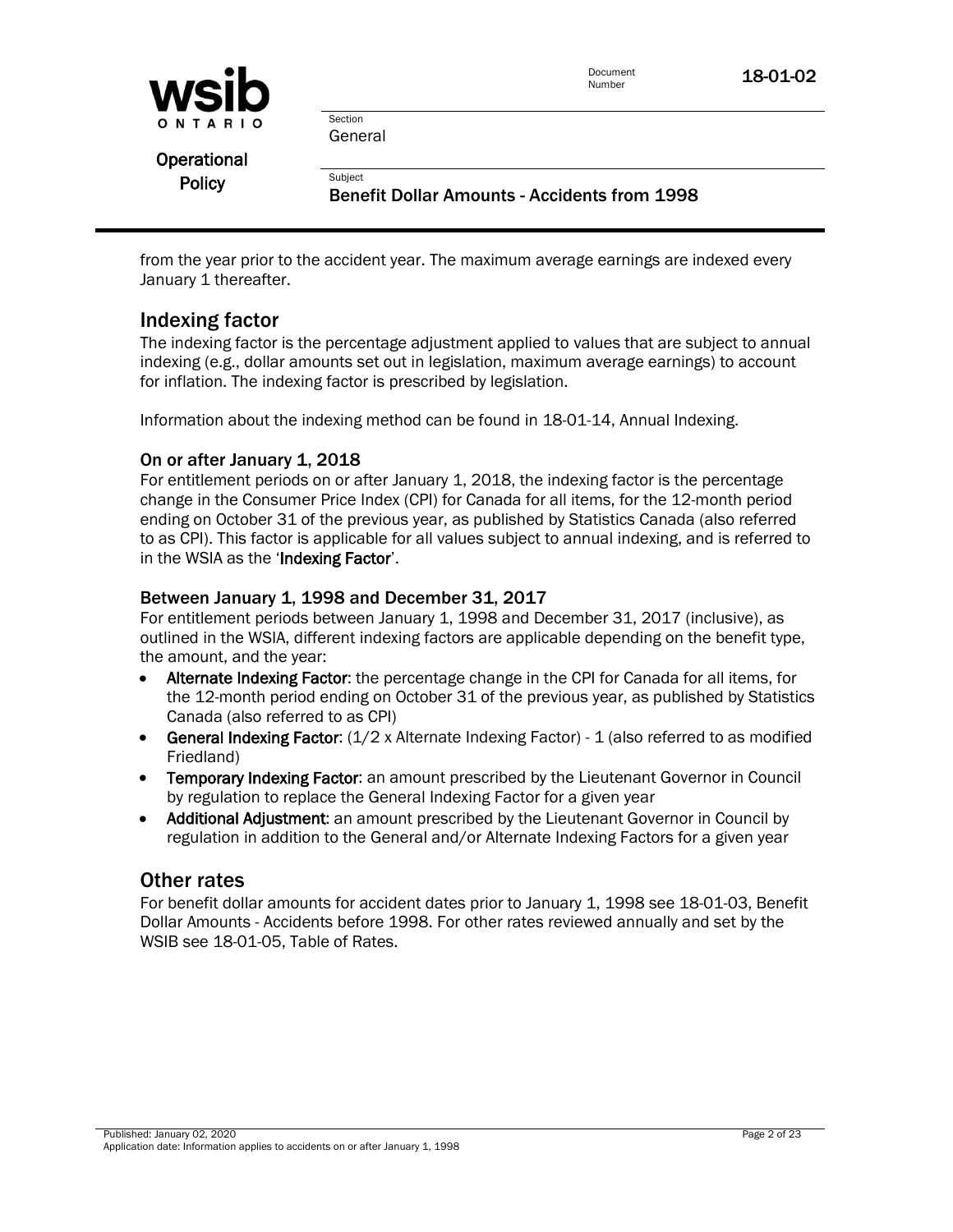

General

Section

Subject

**Operational** 

**Policy** 

Benefit Dollar Amounts - Accidents from 1998

# Annual indexing

The Indexing Factor for 2020 is 1.9%.

### Dollar amounts set out in legislation: 2020 values

| <b>Amount</b>                                            | Value        |  |  |  |  |
|----------------------------------------------------------|--------------|--|--|--|--|
| <b>LOE</b>                                               |              |  |  |  |  |
| FLOE minimum                                             | \$24,234.60  |  |  |  |  |
| PLOE minimum                                             | \$18,579.60  |  |  |  |  |
| <b>NEL benefit</b>                                       |              |  |  |  |  |
| Base amount                                              | \$62,527.13  |  |  |  |  |
| Adjustment factor                                        | \$1,390.01   |  |  |  |  |
| Maximum                                                  | \$90,316.39  |  |  |  |  |
| Minimum                                                  | \$34,737.83  |  |  |  |  |
| Lump sum threshold                                       | \$13,894.64  |  |  |  |  |
| Survivors' lump sum                                      |              |  |  |  |  |
| Base amount                                              | \$85,358.29  |  |  |  |  |
| Adjustment factor                                        | \$2,133.95   |  |  |  |  |
| Maximum                                                  | \$128,037.35 |  |  |  |  |
| Minimum                                                  | \$42,679.09  |  |  |  |  |
| Survivors' periodic payment                              |              |  |  |  |  |
| Minimum (spouse(s) and child/ren)                        | \$24,234.60  |  |  |  |  |
| Minimum (spouse(s) no child/ren, child/ren no spouse(s)) |              |  |  |  |  |
| <b>Burial or cremation expenses</b>                      |              |  |  |  |  |
| Minimum                                                  | \$3,200.93   |  |  |  |  |

### Maximum average earnings: 2020 accident year

The maximum average earnings for the 2020 accident year are:

| AIW         | $x$ 175% = maximum average earnings (rounded to nearest \$100) |
|-------------|----------------------------------------------------------------|
| \$54,886.68 | x 175% = \$95,400.00                                           |

### NOTE

For workers who turn age 65 on or after April 30, 2011 the LRI lump sum threshold is the maximum average earnings for the year in which the worker turns age 65. The threshold is \$95,400 for workers who turn age 65 in 2020.

### Maximum average earnings: 2020 values for accident dates and work-related deaths resulting from injuries/diseases before 2020

| Accident date | Maximum average earnings<br>(PLOE) | Maximum average earnings (FLOE,<br>survivors' periodic payments) |
|---------------|------------------------------------|------------------------------------------------------------------|
| 1998          | \$71,700                           | \$89,300                                                         |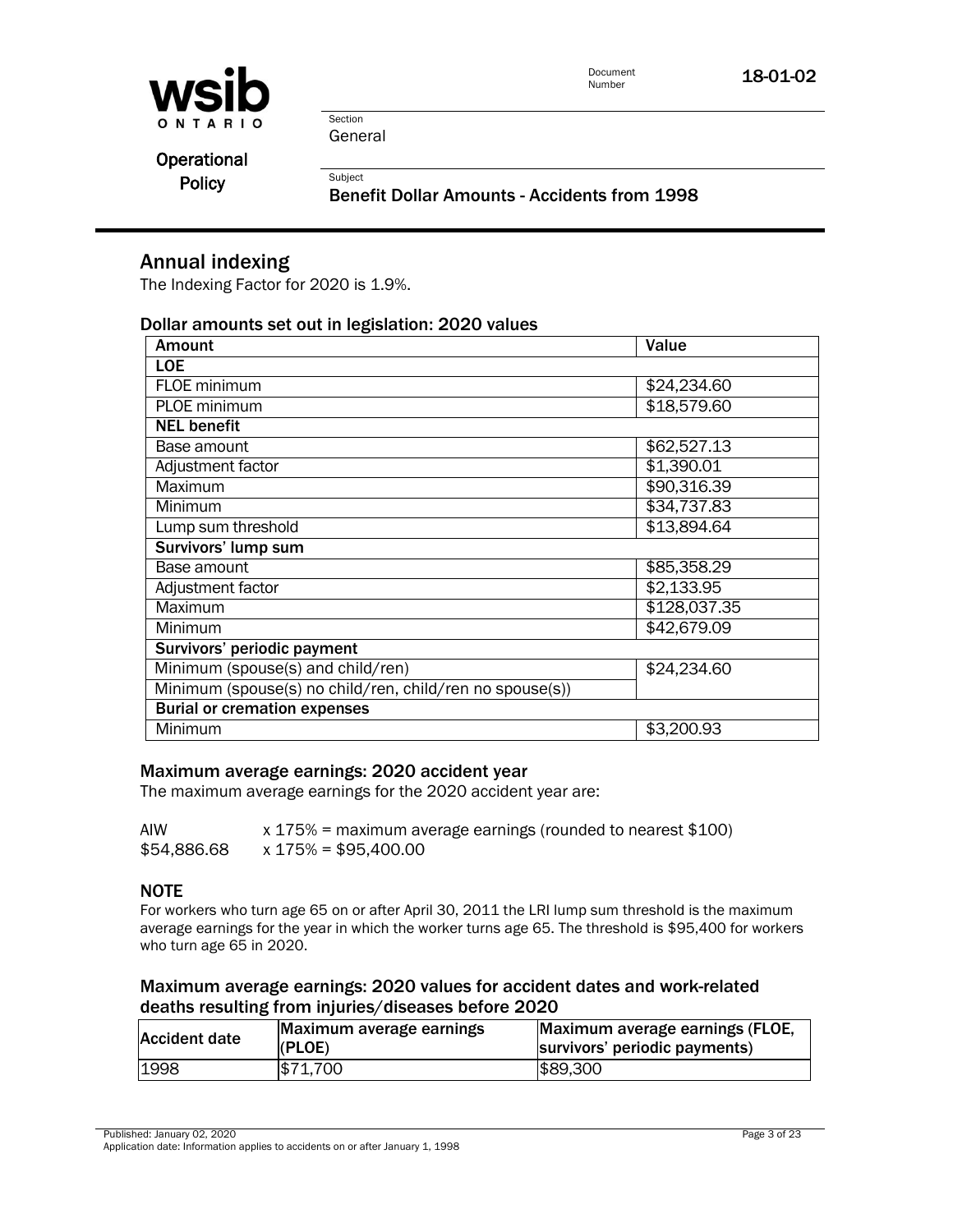

Document **18-01-02**<br>Number



Section General

Subject

**Operational Policy** 

Benefit Dollar Amounts - Accidents from 1998

| 1999              | \$72,900 | \$89,800 |  |
|-------------------|----------|----------|--|
| 2000              | \$72,800 | \$87,700 |  |
| 2001              | \$73,900 | \$87,100 |  |
| 2002              | \$78,600 | \$91,200 |  |
| 2003              | \$79,200 | \$89,800 |  |
| 2004              | \$80,700 | \$89,900 |  |
| 2005              | \$81,600 | \$89,100 |  |
| 2006              | \$83,200 | \$89,000 |  |
| 2007              | \$83,700 | \$90,100 |  |
| 2008              | \$83,400 | \$90,100 |  |
| 2009              | \$82,700 | \$89,300 |  |
| 2010              | \$85,500 | \$92,500 |  |
| 2011              | \$87,500 | \$93,300 |  |
| $\overline{2012}$ | \$89,600 | \$93,100 |  |
| 2013              | \$90,600 | \$93,100 |  |
| 2014              | \$91,000 | \$93,200 |  |
| 2015              | \$91,600 | \$92,600 |  |
| 2016              | \$94,100 | \$94,500 |  |
| 2017              | \$93,600 | \$93,600 |  |
| 2018              | \$94,200 | \$94,200 |  |
| 2019              | \$94,400 | \$94,400 |  |

See 18-01-03, Benefit Dollar Amounts - Accidents before 1998 for the maximum average earnings for accident dates in years prior to 1998.

# Document history

This document replaces 18-01-02 dated January 23, 2019.

This document was previously published as: 18-01-02 dated April 5, 2018 18-01-02 dated January 3, 2017 18-01-02 dated January 4, 2016 18-01-02 dated January 2, 2015 18-01-02 dated February 3, 2014 18-01-02 dated February 1, 2013 18-01-02 dated February 1, 2012 18-01-02 dated February 1, 2011 18-01-02 dated February 23, 2010 18-01-02 dated February 18, 2009 18-01-02 dated March 3, 2008 18-01-02 dated July 3, 2007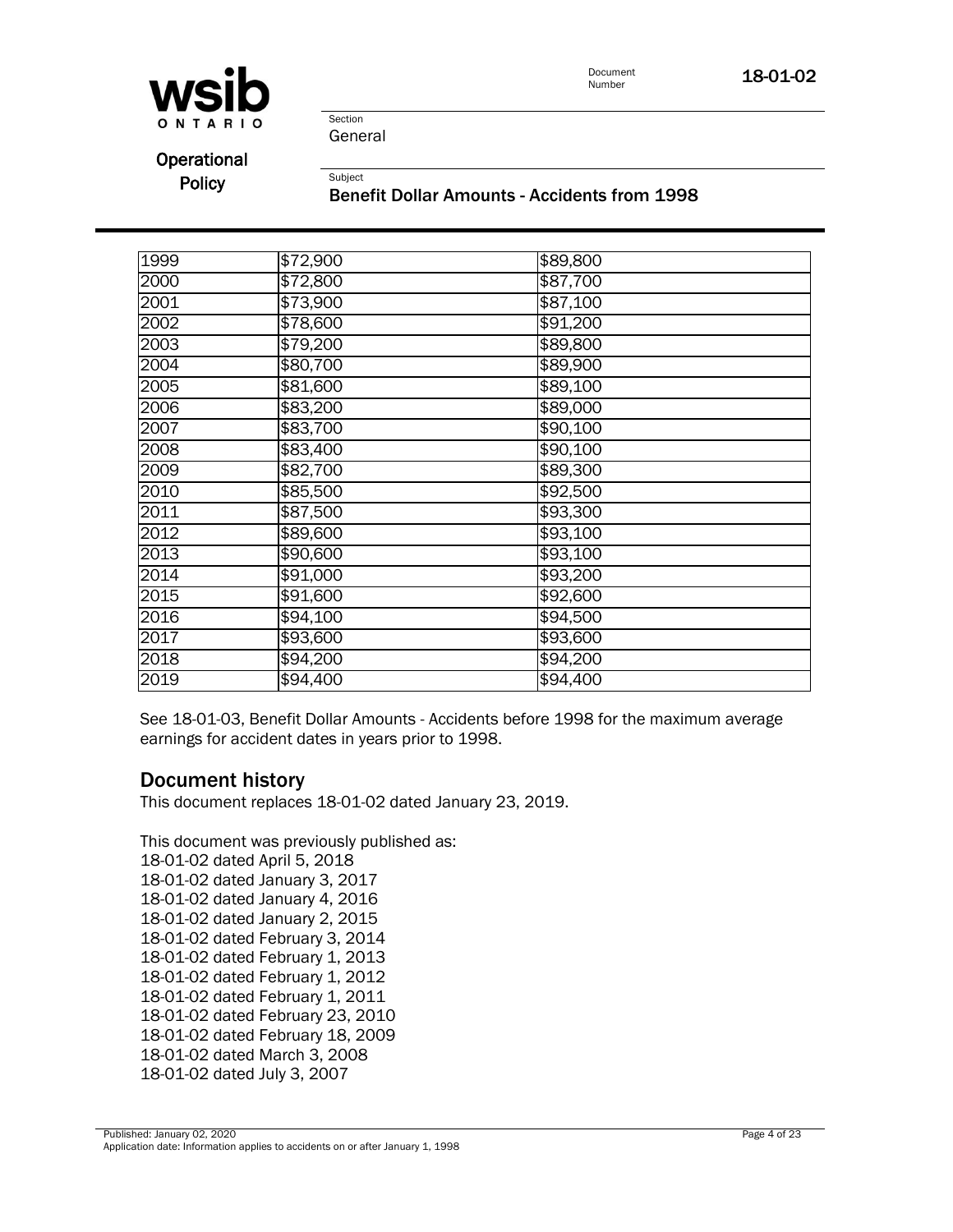| <b>WSID</b>   |                                                                | Document<br>Number | 18-01-02 |
|---------------|----------------------------------------------------------------|--------------------|----------|
| ONTARIO       | Section<br>General                                             |                    |          |
| Operational   |                                                                |                    |          |
| <b>Policy</b> | Subject<br><b>Benefit Dollar Amounts - Accidents from 1998</b> |                    |          |

18-01-02 dated February 19, 2007 18-01-02 dated February 20, 2006 18-01-02 dated October 12, 2004 18-01-02 dated April 11, 2003 18-01-02 dated April 29, 2002 18-01-02 dated January 31, 2002 18-01-02 dated May 23, 2000 18-01-02 dated June 15, 1999

# References

# Legislative authority

*Workplace Safety and Insurance Act, 1997*, as amended Sections 43, 45(6), (6.1), (6.2), 46, 48, 49, 51, 52, 52.1, 54

*Workplace Safety and Insurance Act, 1997*, as it read prior to January 1, 2018 Sections 43, 45(6), (6.1), (6.2), 46, 48, 49, 50, 51, 52, 52.1, 54

*O. Reg. 454/09*

# Appendix

# Indexed dollar amounts set out in legislation and maximum average earnings

### Fig. 1 - Minimums for LOE benefit calculation

LOE benefits are calculated using the minimum applicable for the date from which the benefit is payable. See the appendix in 18-03-02, Payment and Reviewing LOE Benefits (Prior to Final Review) for information about how the minimum is applied in FLOE and PLOE calculations.

| <b>Effective date</b> | <b>Indexing (PLOE)</b>        | Amount (PLOE) | <b>Indexing (FLOE)</b> | Amount (FLOE)* |
|-----------------------|-------------------------------|---------------|------------------------|----------------|
| 1998                  | General/modified<br>Friedland | \$15,312.44   | Alternate/CPI          | \$16,009.24    |
| 1999                  | General/modified<br>Friedland | \$15,312.44   | Alternate/CPI          | \$16,169.40    |
| 2000                  | General/modified<br>Friedland | \$15,343.12   | Alternate/CPI          | \$16,541.20    |
| 2001                  | General/modified<br>Friedland | \$15,404.48   | Alternate/CPI          | \$17,004.52    |
| 2002                  | General/modified<br>Friedland | \$15,404.48   | Alternate/CPI          | \$17,327.44    |
| 2003                  | General/modified<br>Friedland | \$15,497.04   | Alternate/CPI          | \$17,881.76    |
| 2004                  | General/modified<br>Friedland | \$15,497.04   | Alternate/CPI          | \$18,168.28    |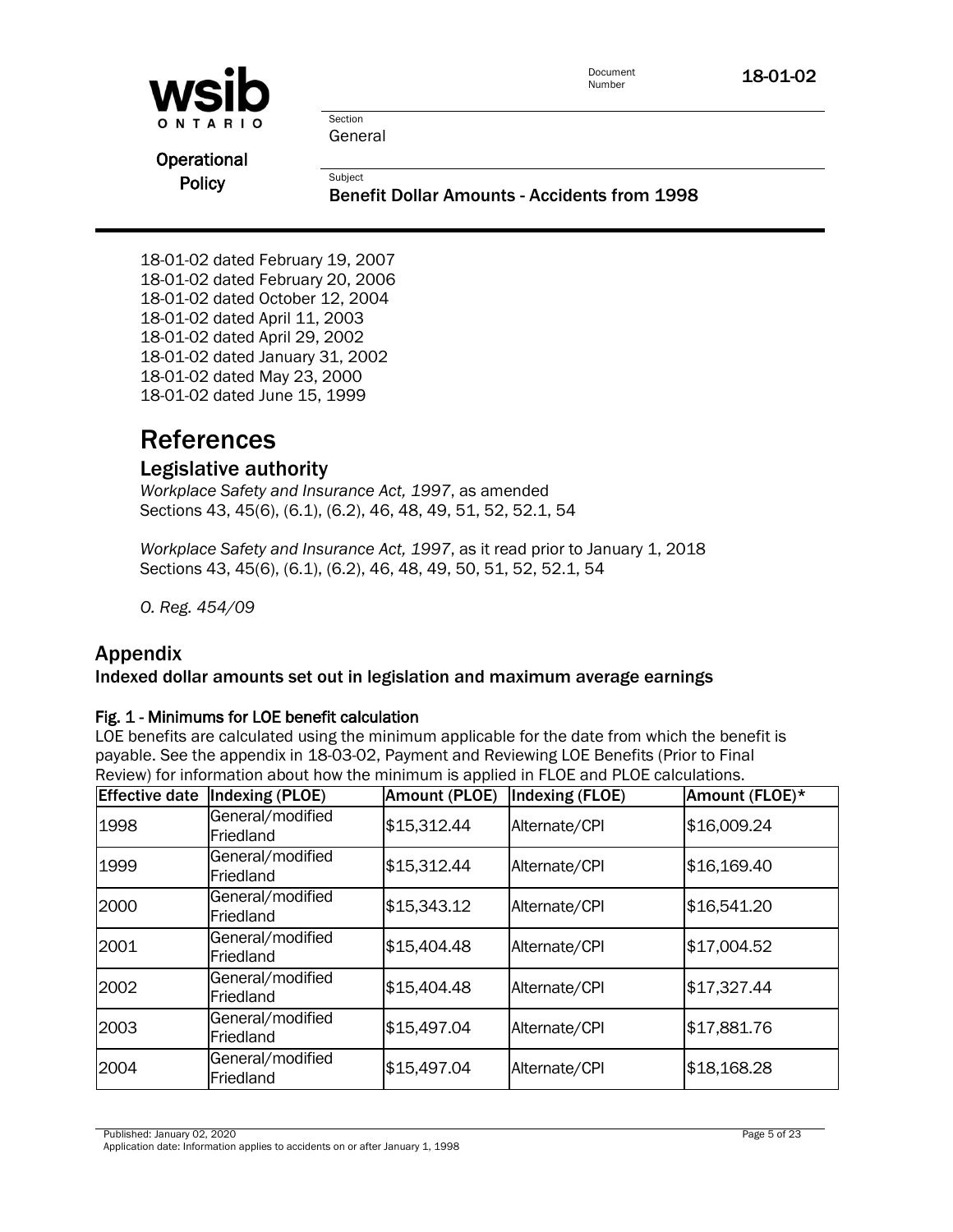

Section General

Subject

**Operational Policy** 

# Benefit Dollar Amounts - Accidents from 1998

| 2005         | General/modified<br>Friedland | \$15,528.24 | Alternate/CPI              | \$18,586.36 |
|--------------|-------------------------------|-------------|----------------------------|-------------|
| 2006         | General/modified<br>Friedland | \$15,575.04 | Alternate/CPI              | \$19,069.44 |
| 2007         | General/modified<br>Friedland | \$15,590.64 | Alternate/CPI              | \$19,469.84 |
| July 1, 2007 | Additional                    | \$15,980.64 | N/A                        | \$19,469.84 |
| 2008         | Temporary                     | \$16,380.00 | Alternate/CPI              | \$19,859.32 |
| 2009         | Temporary                     | \$16,789.76 | Alternate/CPI              | \$20,355.92 |
| 2010         | Temporary                     | \$16,873.48 | Alternate/CPI              | \$20,437.56 |
| 2011         | Temporary                     | \$16,957.72 | Alternate/CPI              | \$20,764.64 |
| 2012         | Temporary                     | \$17,043.00 | Alternate/CPI              | \$21,346.00 |
| 2013         | Temporary                     | \$17,127.76 | Alternate/CPI              | \$21,730.28 |
| 2014         | Temporary                     | \$17,213.56 | Alternate/CPI              | \$21,925.80 |
| 2015         | Temporary                     | \$17,299.88 | Alternate/CPI              | \$22,320.48 |
| 2016         | Temporary                     | \$17,386.20 | Alternate/CPI              | \$22,588.28 |
| 2017         | Temporary                     | \$17,559.88 | Alternate/CPI              | \$22,904.44 |
| 2018         | Indexing Factor/CPI           | \$17,823.52 | <b>Indexing Factor/CPI</b> | \$23,248.16 |
| 2019         | Indexing Factor/CPI           | \$18,233.28 | <b>Indexing Factor/CPI</b> | \$23,782.72 |
| 2020         | <b>Indexing Factor/CPI</b>    | \$18,579.60 | <b>Indexing Factor/CPI</b> | \$24,234.60 |

\*For accident dates between 1998 and 2017, for entitlement periods prior to January 1, 2018, if the earnings year and the date from which the benefit is payable are the same, the PLOE minimum is used for the calculation.

## Fig. 2 - LRI lump sum threshold

The applicable LRI lump sum threshold is the amount for the year in which the worker turns age 65. See 18-03-07, Loss of Retirement Income Benefits (Accidents on or after January 1, 1998) for information about LRI for accidents on or after January 1, 1998.

| Year worker reaches age 65 | Indexing                   | <b>Amount</b> |
|----------------------------|----------------------------|---------------|
| 1998                       | General/modified Friedland | \$1,145.63    |
| 1999                       | General/modified Friedland | \$1,145.63    |
| 2000                       | General/modified Friedland | \$1,147.92    |
| 2001                       | General/modified Friedland | \$1,152.51    |
| 2002                       | General/modified Friedland | \$1,152.51    |
| 2003                       | General/modified Friedland | \$1,159.43    |
| 2004                       | General/modified Friedland | \$1,159.43    |
| 2005                       | General/modified Friedland | \$1,161.75    |
| 2006                       | General/modified Friedland | \$1,165.24    |
| 2007                       | General/modified Friedland | \$1,166.41    |
| July 1, 2007               | $N/A$ (*1)                 | \$3,000.00    |
| 2008                       | Temporary                  | \$3,075.00    |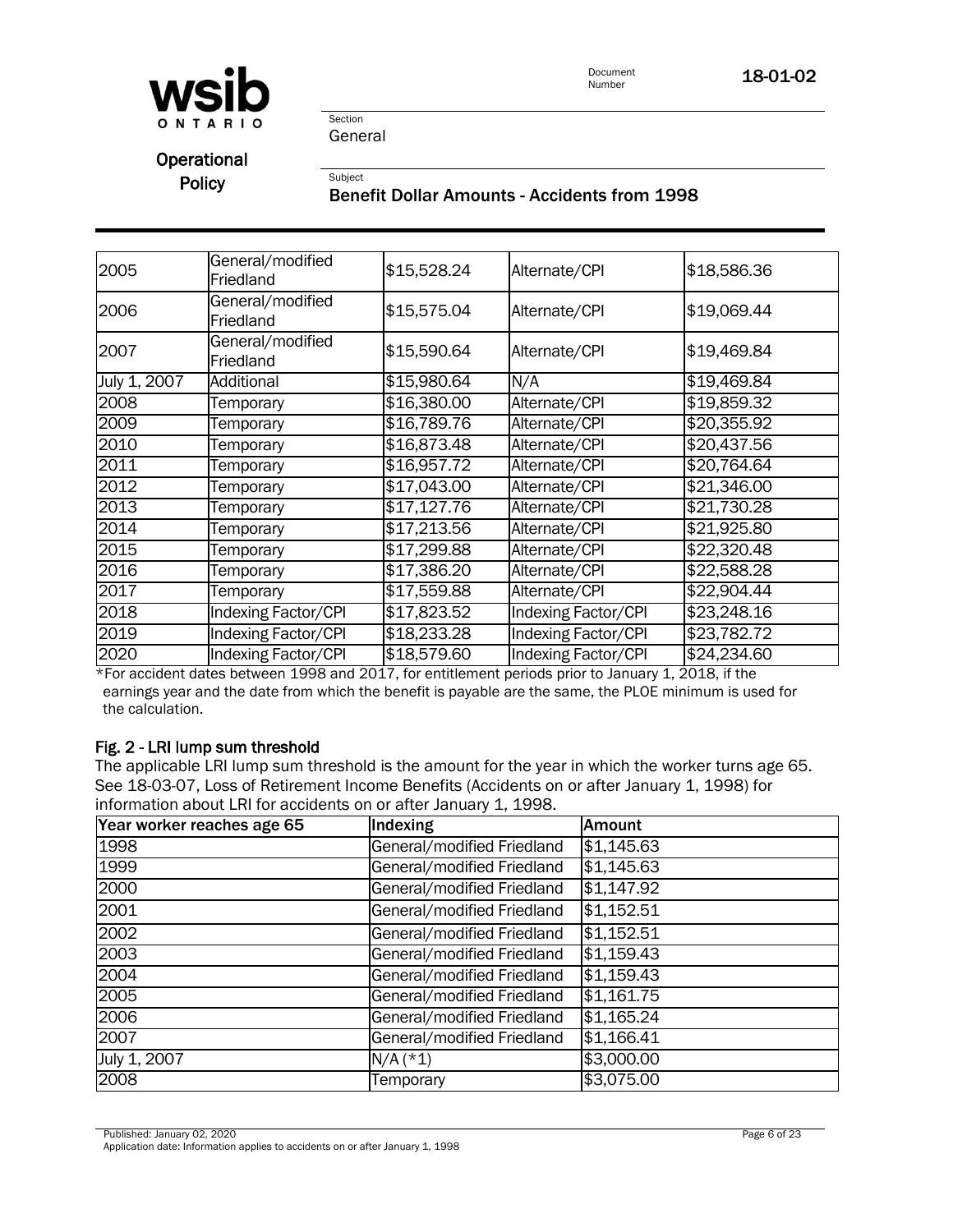

Document<br>Number 18-01-02

Section General

Subject

Operational

**Policy** 

### Benefit Dollar Amounts - Accidents from 1998

| 2009                                                 | Temporary  | \$3,151.88  |
|------------------------------------------------------|------------|-------------|
| 2010                                                 | Temporary  | \$3,167.64  |
| 2011                                                 | Temporary  | \$3,183.48  |
| Between April 1 and December 31,<br>2011 (inclusive) | $N/A$ (*2) | \$79,600.00 |
| 2012                                                 | $N/A$ (*2) | \$81,700.00 |
| 2013                                                 | $N/A$ (*2) | \$83,200.00 |
| 2014                                                 | $N/A$ (*2) | \$84,100.00 |
| 2015                                                 | $N/A$ (*2) | \$85,200.00 |
| 2016                                                 | $N/A$ (*2) | \$88,000.00 |
| 2017                                                 | $N/A$ (*2) | \$88,500.00 |
| 2018                                                 | $N/A$ (*2) | \$90,300.00 |
| 2019                                                 | $N/A$ (*2) | \$92,600.00 |
| 2020                                                 | $N/A$ (*2) | \$95,400.00 |

 1. Bill 187 amended the WSIA to change the amount as of July 1, 2007, and subject to indexing thereafter up to and including 2011

 2. Bill 110 amended the WSIA to change the amount to the maximum average earnings for the year in which the worker turns 65

# Fig. 3 - Amounts for NEL benefits

NEL benefits are calculated using the amounts applicable for the date the worker reaches maximum medical recover (MMR). See [18-05-04, Calculating NEL Benefits](policy:18-05-04) for information about calculating NEL benefits.

| <b>MMR</b> year | Indexing                      | <b>Base amount</b> | Adjustment<br>lfactor | Maximum<br>lamount | Minimum<br>lamount | Lump sum<br>threshold |
|-----------------|-------------------------------|--------------------|-----------------------|--------------------|--------------------|-----------------------|
| 1998            | General/modified<br>Friedland | \$51,535.37        | \$1,145.63            | \$74,439.52        | \$28,631.22        | \$11,456.30           |
| 1999            | General/modified<br>Friedland | \$51,535.37        | \$1,145.63            | \$74,439.52        | \$28,631.22        | \$11,456.30           |
| 2000            | General/modified<br>Friedland | \$51,638.44        | \$1,147.92            | \$74,588.40        | \$28,688.48        | \$11,479.21           |
| 2001            | General/modified<br>Friedland | \$51,844.99        | \$1,152.51            | \$74,886.75        | \$28,803.23        | \$11,520.87           |
| 2002            | General/modified<br>Friedland | \$51,844.99        | \$1,152.51            | \$74,886.75        | \$28,803.23        | \$11,520.87           |
| 2003            | General/modified<br>Friedland | \$52,156.06        | \$1,159.43            | \$75,336.07        | \$28,976.05        | \$11,590.00           |
| 2004            | General/modified<br>Friedland | \$52,156.06        | \$1,159.43            | \$75,336.07        | \$28,976.05        | \$11,590.00           |
| 2005            | General/modified<br>Friedland | \$52,260.37        | \$1,161.75            | \$75,486.74        | \$29,034.00        | \$11,613.18           |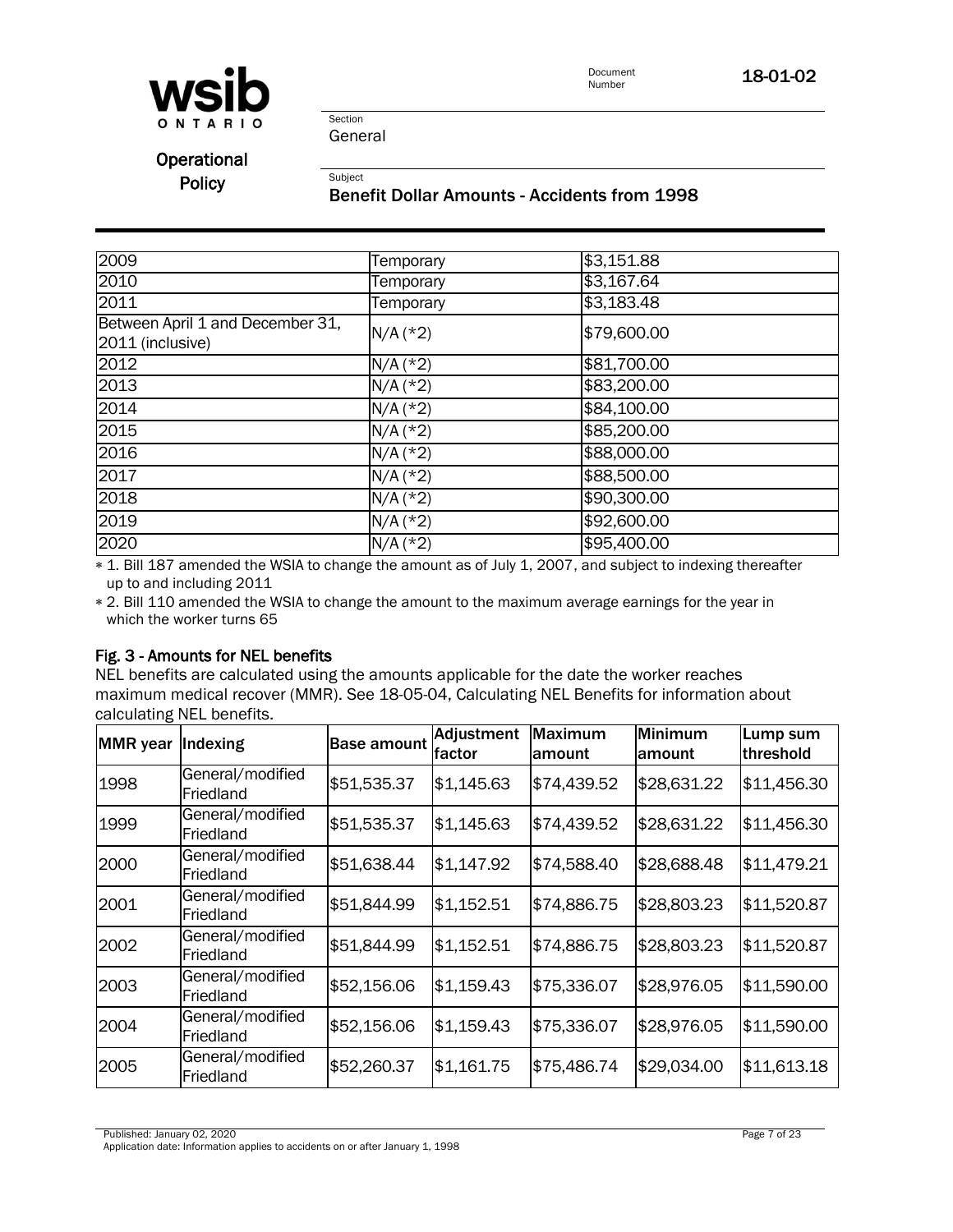

Document<br>Number **18-01-02** 

Section General

Subject

Operational **Policy** 

# Benefit Dollar Amounts - Accidents from 1998

| 2006 | General/modified<br>Friedland | \$52,417.15 | \$1,165.24 | \$75,713.20 | \$29,121.10         | \$11,648.02 |
|------|-------------------------------|-------------|------------|-------------|---------------------|-------------|
| 2007 | General/modified<br>Friedland | \$52,469.57 | \$1,166.41 | \$75,788.91 | \$29,150.22         | \$11,659.67 |
| 2008 | Temporary/<br>Additional (*1) | \$55,124.53 | \$1,225.43 | \$79,623.83 | \$30,625.22         | \$12,249.65 |
| 2009 | Temporary                     | \$56,502.64 | \$1,256.07 | \$81,614.43 | $\sqrt{331,390.85}$ | \$12,555.89 |
| 2010 | Temporary                     | \$56,785.15 | \$1,262.35 | \$82,022.50 | \$31,547.80         | \$12,618.67 |
| 2011 | Temporary                     | \$57,069.08 | \$1,268.66 | \$82,432.61 | \$31,705.54         | \$12,681.76 |
| 2012 | Temporary                     | \$57,354.43 | \$1,275.00 | \$82,844.77 | \$31,864.07         | \$12,745.17 |
| 2013 | Temporary                     | \$57,641.20 | \$1,281.38 | \$83,258.99 | \$32,023.39         | \$12,808.90 |
| 2014 | Temporary                     | \$57,929.41 | \$1,287.79 | \$83,675.28 | \$32,183.51         | \$12,872.94 |
| 2015 | Temporary                     | \$58,219.06 | \$1,294.23 | \$84,093.66 | \$32,344.43         | \$12,937.30 |
| 2016 | Temporary                     | \$58,510.16 | \$1,300.70 | \$84,514.13 | \$32,506.15         | \$13,001.99 |
| 2017 | Temporary                     | \$59,095.26 | \$1,313.71 | \$85,359.27 | \$32,831.21         | \$13,132.01 |
| 2018 | <b>Indexing Factor/CPI</b>    | \$59,981.69 | \$1,333.42 | \$86,639.66 | \$33,323.68         | \$13,328.99 |
| 2019 | <b>Indexing Factor/CPI</b>    | \$61,361.27 | \$1,364.09 | \$88,632.37 | \$34,090.12         | \$13,635.56 |
| 2020 | Indexing Factor/CPI           | \$62,527.13 | \$1,390.01 | \$90,316.39 | \$34,737.83         | \$13,894.64 |

\*1. 5.06% is the July 1, 2007 Additional Adjustment and January 1, 2008 indexing combined

## Fig. 4 - Amounts for survivors' lump sum benefits

Survivors' lump sum benefits are calculated using the amounts applicable for the date of the worker's death. See 20-03-04, Spouse with No Children and 20-03-10, Children and No Spouse for information about how the survivors' lump sum benefit is calculated.

| Year of death Indexing |               | <b>Base amount</b> | <b>Adjustment</b> | Maximum      | Minimum     |
|------------------------|---------------|--------------------|-------------------|--------------|-------------|
|                        |               |                    | factor            | lump sum     | lump sum    |
| 1998                   | Alternate/CPI | \$56,388.88        | \$1,409.71        | \$84,583.30  | \$28,194.43 |
| 1999                   | Alternate/CPI | \$56,952.77        | \$1,423.81        | \$85,429.13  | \$28,476.37 |
| 2000                   | Alternate/CPI | \$58,262.67        | \$1,456.54        | \$87,393.99  | \$29,131.32 |
| 2001                   | Alternate/CPI | \$59,894.02        | \$1,497.32        | \$89,841.02  | \$29,946.99 |
| 2002                   | Alternate/CPI | \$61,032.03        | \$1,525.79        | \$91,548.00  | \$30,516.00 |
| 2003                   | Alternate/CPI | \$62,985.05        | \$1,574.62        | \$94,477.55  | \$31,492.51 |
| 2004                   | Alternate/CPI | \$63,992.81        | \$1,599.81        | \$95,989.19  | \$31,996.39 |
| 2005                   | Alternate/CPI | \$65,464.66        | \$1,636.62        | \$98,196.94  | \$32,732.31 |
| 2006                   | Alternate/CPI | \$67,166.74        | \$1,679.17        | \$100,750.06 | \$33,583.35 |
| 2007                   | Alternate/CPI | \$68,577.24        | \$1,714.43        | \$102,865.81 | \$34,288.60 |
| 2008                   | Alternate/CPI | \$69,948.79        | \$1,748.72        | \$104,923.13 | \$34,974.37 |
| 2009                   | Alternate/CPI | \$71,697.51        | \$1,792.44        | \$107,546.21 | \$35,848.73 |
| 2010                   | Alternate/CPI | \$71,984.30        | \$1,799.61        | \$107,976.39 | \$35,992.12 |
| 2011                   | Alternate/CPI | \$73,136.05        | \$1,828.40        | \$109,704.01 | \$36,567.99 |
| 2012                   | Alternate/CPI | \$75,183.86        | \$1,879.60        | \$112,775.72 | \$37,591.89 |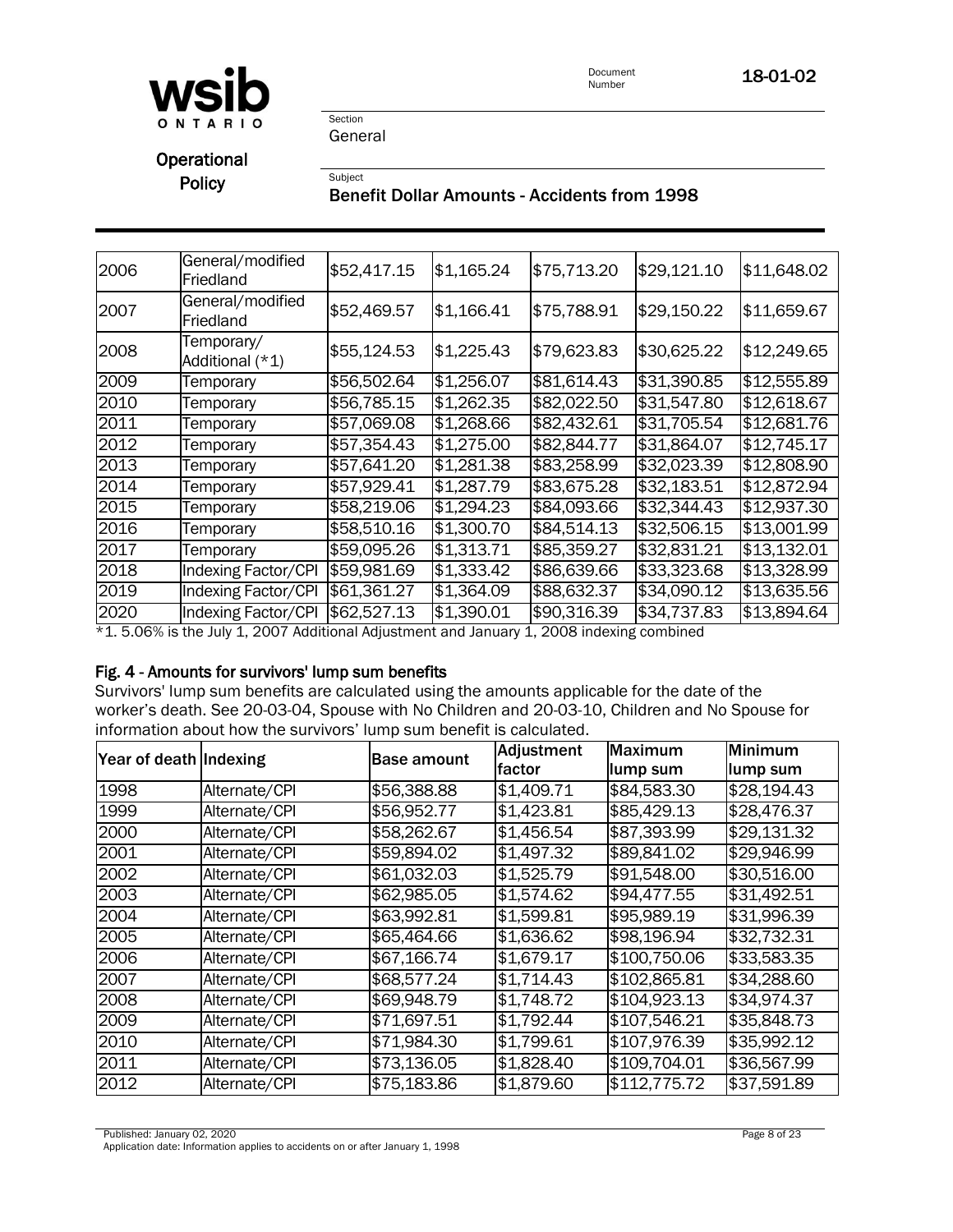

Document<br>Number **18-01-02** 

Section General

Subject

Operational **Policy** 

# Benefit Dollar Amounts - Accidents from 1998

| 2013 | Alternate/CPI              | \$76,537.17 | \$1,913.43 | \$114,805.68 | \$38,268.54 |
|------|----------------------------|-------------|------------|--------------|-------------|
| 2014 | Alternate/CPI              | \$77,226.00 | \$1,930.65 | \$115,838.93 | \$38,612.96 |
| 2015 | Alternate/CPI              | \$78,616.07 | \$1,965.40 | \$117,924.03 | \$39,307.99 |
| 2016 | Alternate/CPI              | \$79,559.46 | \$1,988.98 | \$119,339.12 | \$39,779.69 |
| 2017 | Alternate/CPI              | \$80,673.30 | \$2,016.83 | \$121,009.87 | \$40,336.60 |
| 2018 | Indexing Factor/CPI        | \$81,883.40 | \$2,047.08 | \$122,825.02 | \$40,941.65 |
| 2019 | <b>Indexing Factor/CPI</b> | \$83,766.72 | \$2,094.16 | \$125,650.00 | \$41,883.31 |
| 2020 | Indexing Factor/CPI        | \$85,358.29 | \$2,133.95 | \$128,037.35 | \$42,679.09 |

# Fig. 5 - Minimum amount for survivors' periodic payments

Survivors' periodic payments are calculated using the minimum applicable for the date of the worker's death. See 20-03-04, Spouse with No Children, 20-03-06, Spouse with One or More Children, and 20-03-10, Children and No Spouse for information about how the minimum applies in periodic payment calculations.

| <b>Effective date</b> | Indexing            | Minimum amount |
|-----------------------|---------------------|----------------|
| 1998                  | Alternate/CPI       | \$16,009.24    |
| 1999                  | Alternate/CPI       | \$16,169.40    |
| 2000                  | Alternate/CPI       | \$16,541.20    |
| 2001                  | Alternate/CPI       | \$17,004.52    |
| 2002                  | Alternate/CPI       | \$17,327.44    |
| 2003                  | Alternate/CPI       | \$17,881.76    |
| 2004                  | Alternate/CPI       | \$18,168.28    |
| 2005                  | Alternate/CPI       | \$18,586.36    |
| 2006                  | Alternate/CPI       | \$19,069.44    |
| 2007                  | Alternate/CPI       | \$19,469.84    |
| 2008                  | Alternate/CPI       | \$19,859.32    |
| 2009                  | Alternate/CPI       | \$20,355.92    |
| 2010                  | Alternate/CPI       | \$20,437.56    |
| 2011                  | Alternate/CPI       | \$20,764.64    |
| 2012                  | Alternate/CPI       | \$21,346.00    |
| 2013                  | Alternate/CPI       | \$21,730.28    |
| 2014                  | Alternate/CPI       | \$21,925.80    |
| 2015                  | Alternate/CPI       | \$22,320.48    |
| 2016                  | Alternate/CPI       | \$22,588.28    |
| 2017                  | Alternate/CPI       | \$22,904.44    |
| 2018                  | Indexing Factor/CPI | \$23,248.16    |
| 2019                  | Indexing Factor/CPI | \$23,782.72    |
| 2020                  | Indexing Factor/CPI | \$24,234.60    |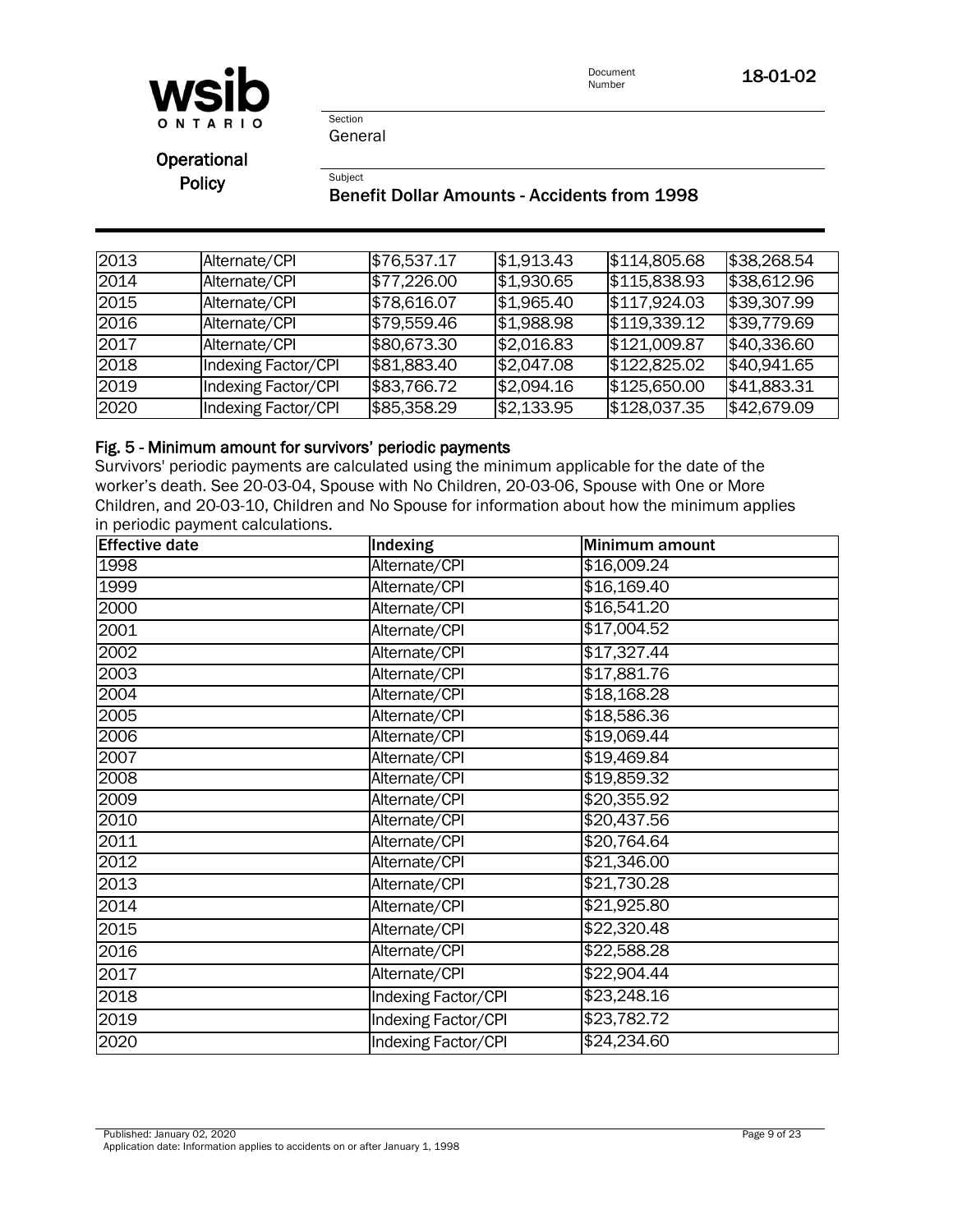

Document<br>Number 18-01-02

Section General

Subject

**Operational Policy** 

Benefit Dollar Amounts - Accidents from 1998

### Fig. 6 - Minimum amount for burial or cremation expenses

The minimum amount for burial or cremation expenses is the minimum applicable for the date of the worker's death. See [20-03-02, Burial Expenses](policy:20-03-02) for information about burial or cremation expenses.

| <b>Effective date</b> | Indexing                   | Minimum amount    |
|-----------------------|----------------------------|-------------------|
| 1998                  | Alternate/CPI              | \$2,114.57        |
| 1999                  | Alternate/CPI              | \$2,135.72        |
| 2000                  | Alternate/CPI              | \$2,184.83        |
| 2001                  | Alternate/CPI              | \$2,246.00        |
| 2002                  | Alternate/CPI              | \$2,288.70        |
| 2003                  | Alternate/CPI              | $\sqrt{2,361.94}$ |
| 2004                  | Alternate/CPI              | \$2,399.73        |
| 2005                  | Alternate/CPI              | \$2,454.93        |
| 2006                  | Alternate/CPI              | \$2,518.76        |
| 2007                  | Alternate/CPI              | \$2,571.65        |
| 2008                  | Alternate/CPI              | \$2,623.08        |
| 2009                  | Alternate/CPI              | \$2,688.66        |
| 2010                  | Alternate/CPI              | $\sqrt{2,699.41}$ |
| 2011                  | Alternate/CPI              | \$2,742.60        |
| 2012                  | Alternate/CPI              | \$2,819.39        |
| 2013                  | Alternate/CPI              | \$2,870.14        |
| 2014                  | Alternate/CPI              | \$2,895.97        |
| 2015                  | Alternate/CPI              | \$2,948.10        |
| 2016                  | Alternate/CPI              | \$2,983.48        |
| 2017                  | Alternate/CPI              | \$3,025.25        |
| 2018                  | <b>Indexing Factor/CPI</b> | \$3,070.62        |
| 2019                  | <b>Indexing Factor/CPI</b> | \$3,141.25        |
| 2020                  | <b>Indexing Factor/CPI</b> | \$3,200.93        |

### Fig. 7 - Maximum average earnings for accident dates and work-related deaths resulting from injuries/diseases between January 1, 1998 and December 31, 1998 (inclusive)

| <b>Effective date</b> | Average industrial<br>wage    | Maximum average<br>earnings (PLOE) | Average industrial<br>wage | Maximum average<br>earnings (FLOE,<br>survivors' periodic<br>payments) |
|-----------------------|-------------------------------|------------------------------------|----------------------------|------------------------------------------------------------------------|
| January 1, 1998       | \$33,261.92 x175%             | \$58,200                           | \$33,261.92 x175%          | \$58,200                                                               |
| Indexing              |                               |                                    |                            |                                                                        |
| January 1, 1999       | General/modified<br>Friedland | \$58,200                           | Alternate/CPI              | \$58,800                                                               |
| January 1, 2000       | General/modified<br>Friedland | \$58,400                           | Alternate/CPI              | \$60,200                                                               |

Published: January 02, 2020 Page 10 of 23

Application date: Information applies to accidents on or after January 1, 1998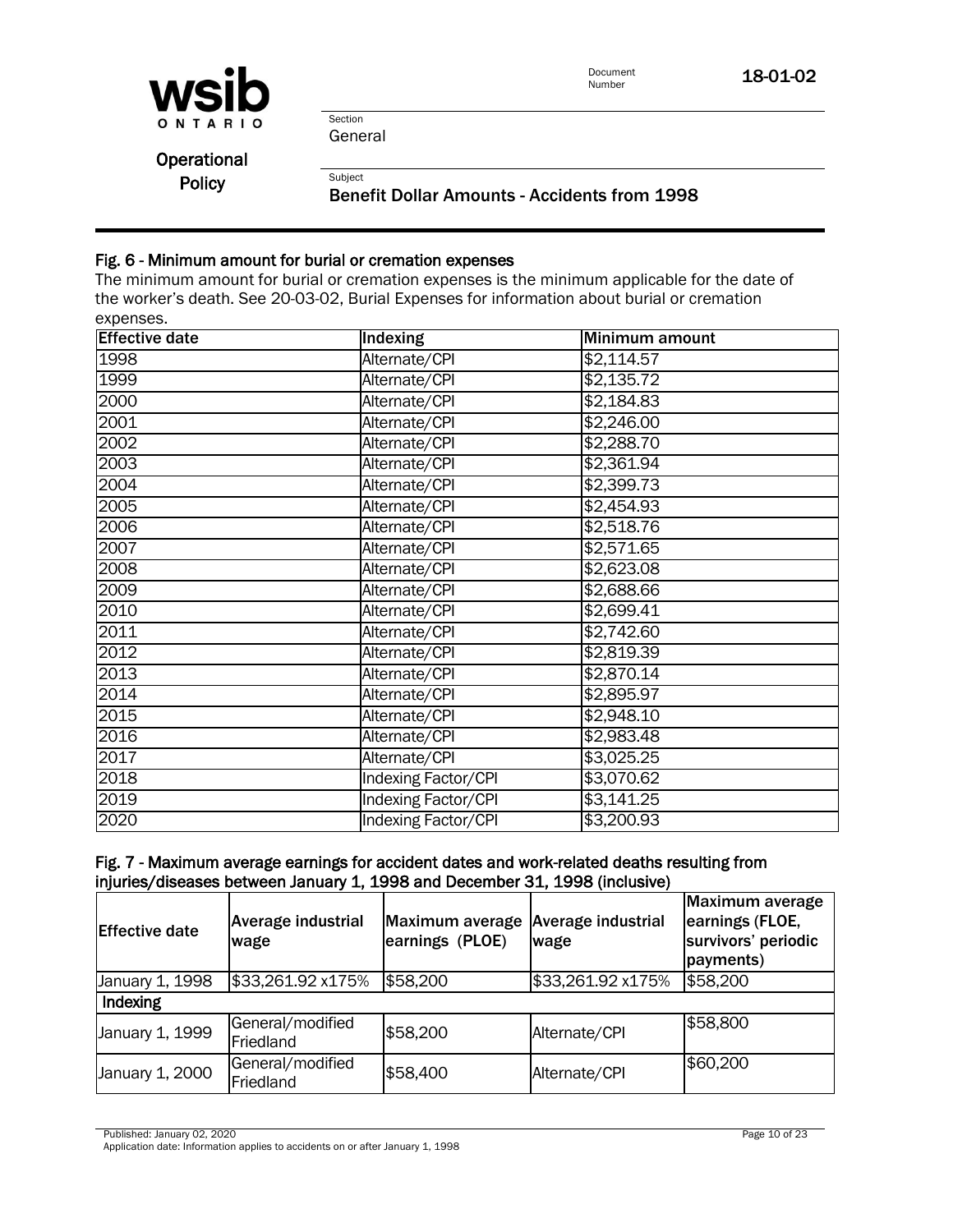

Section General

Subject

# **Operational** Policy

# Benefit Dollar Amounts - Accidents from 1998

| January 1, 2001 | General/modified<br>Friedland | \$58,700 | Alternate/CPI              | \$61,900         |
|-----------------|-------------------------------|----------|----------------------------|------------------|
| January 1, 2002 | General/modified<br>Friedland | \$58,700 | Alternate/CPI              | \$63,100         |
| January 1, 2003 | General/modified<br>Friedland | \$59,100 | Alternate/CPI              | \$65,200         |
| January 1, 2004 | General/modified<br>Friedland | \$59,100 | Alternate/CPI              | \$66,300         |
| January 1, 2005 | General/modified<br>Friedland | \$59,300 | Alternate/CPI              | \$67,900         |
| January 1, 2006 | General/modified<br>Friedland | \$59,500 | Alternate/CPI              | \$69,700         |
| January 1, 2007 | General/modified<br>Friedland | \$59,600 | Alternate/CPI              | \$71,200         |
| July 1, 2007    | Additional                    | \$61,100 | N/A                        | \$71,200         |
| January 1, 2008 | Temporary                     | \$62,700 | Alternate/CPI              | \$72,700         |
| January 1, 2009 | Temporary                     | \$64,300 | Alternate/CPI              | \$74,600         |
| January 1, 2010 | Temporary                     | \$64,700 | Alternate/CPI              | $\sqrt{$74,900}$ |
| January 1, 2011 | Temporary                     | \$65,100 | Alternate/CPI              | \$76,100         |
| January 1, 2012 | Temporary                     | \$65,500 | Alternate/CPI              | \$78,300         |
| January 1, 2013 | Temporary                     | \$65,900 | Alternate/CPI              | \$79,800         |
| January 1, 2014 | Temporary                     | \$66,300 | Alternate/CPI              | \$80,600         |
| January 1, 2015 | Temporary                     | \$66,700 | Alternate/CPI              | \$82,100         |
| January 1, 2016 | Temporary                     | \$67,100 | Alternate/CPI              | \$83,100         |
| January 1, 2017 | Temporary                     | \$67,800 | Alternate/CPI              | \$84,300         |
| January 1, 2018 | <b>Indexing Factor/CPI</b>    | \$68,800 | <b>Indexing Factor/CPI</b> | \$85,600         |
| January 1, 2019 | <b>Indexing Factor/CPI</b>    | \$70,400 | <b>Indexing Factor/CPI</b> | \$87,600         |
| January 1, 2020 | Indexing Factor/CPI           | \$71,700 | Indexing Factor/CPI        | \$89,300         |
|                 |                               |          |                            |                  |

# Fig. 8 - Maximum average earnings for accident dates and work-related deaths resulting from injuries/diseases between January 1, 1999 and December 31, 1999 (inclusive)

| <b>Effective date</b> | <b>Average industrial</b><br>wage | Maximum average<br>earnings (PLOE) | <b>Average industrial</b><br>wage | Maximum average<br>earnings (FLOE,<br>survivors' periodic<br>payments) |
|-----------------------|-----------------------------------|------------------------------------|-----------------------------------|------------------------------------------------------------------------|
| January 1, 1999       | \$33,844.36 x175%                 | \$59,200                           | \$33,844.36 x175%                 | \$59,200                                                               |
| Indexing              |                                   |                                    |                                   |                                                                        |
| January 1, 2000       | General/modified<br>Friedland     | \$59,400                           | Alternate/CPI                     | \$60,600                                                               |
| January 1, 2001       | General/modified<br>Friedland     | \$59,700                           | Alternate/CPI                     | \$62,300                                                               |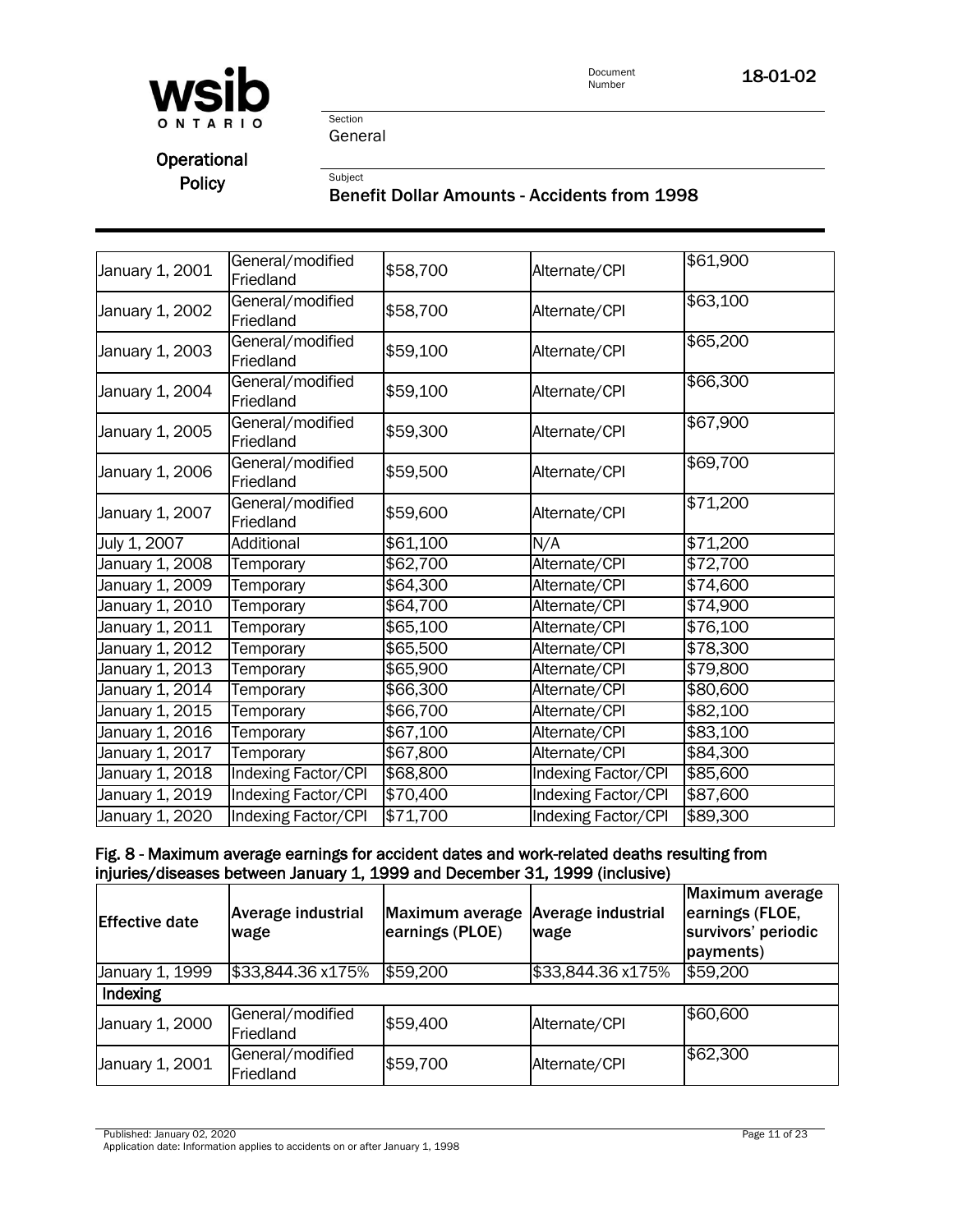

Document<br>Number 18-01-02

Section General

Subject

**Operational** Policy

# Benefit Dollar Amounts - Accidents from 1998

| January 1, 2002 | General/modified<br>Friedland | \$59,700 | Alternate/CPI       | \$63,500 |
|-----------------|-------------------------------|----------|---------------------|----------|
| January 1, 2003 | General/modified<br>Friedland | \$60,100 | Alternate/CPI       | \$65,600 |
| January 1, 2004 | General/modified<br>Friedland | \$60,100 | Alternate/CPI       | \$66,700 |
| January 1, 2005 | General/modified<br>Friedland | \$60,300 | Alternate/CPI       | \$68,300 |
| January 1, 2006 | General/modified<br>Friedland | \$60,500 | Alternate/CPI       | \$70,100 |
| January 1, 2007 | General/modified<br>Friedland | \$60,600 | Alternate/CPI       | \$71,600 |
| July 1, 2007    | Additional                    | \$62,200 | N/A                 | \$71,600 |
| January 1, 2008 | Temporary                     | \$63,800 | Alternate/CPI       | \$73,100 |
| January 1, 2009 | Temporary                     | \$65,400 | Alternate/CPI       | \$75,000 |
| January 1, 2010 | Temporary                     | \$65,800 | Alternate/CPI       | \$75,300 |
| January 1, 2011 | Temporary                     | \$66,200 | Alternate/CPI       | \$76,600 |
| January 1, 2012 | Temporary                     | \$66,600 | Alternate/CPI       | \$78,800 |
| January 1, 2013 | Temporary                     | \$67,000 | Alternate/CPI       | \$80,300 |
| January 1, 2014 | Temporary                     | \$67,400 | Alternate/CPI       | \$81,100 |
| January 1, 2015 | Temporary                     | \$67,800 | Alternate/CPI       | \$82,600 |
| January 1, 2016 | Temporary                     | \$68,200 | Alternate/CPI       | \$83,600 |
| January 1, 2017 | Temporary                     | \$68,900 | Alternate/CPI       | \$84,800 |
| January 1, 2018 | Indexing Factor/CPI           | \$69,900 | Indexing Factor/CPI | \$86,100 |
| January 1, 2019 | Indexing Factor/CPI           | \$71,500 | Indexing Factor/CPI | \$88,100 |
| January 1, 2020 | Indexing Factor/CPI           | \$72,900 | Indexing Factor/CPI | \$89,800 |
|                 |                               |          |                     |          |

# Fig. 9 - Maximum average earnings for accident dates and work-related deaths resulting from injuries/diseases between January 1, 2000 and December 31, 2000 (inclusive)

| <b>Effective date</b> | <b>Average industrial</b><br>wage | Maximum average<br>earnings (PLOE) | <b>Average industrial</b><br>wage | Maximum average<br>earnings (FLOE,<br>survivors' periodic<br>payments) |
|-----------------------|-----------------------------------|------------------------------------|-----------------------------------|------------------------------------------------------------------------|
| January 1, 2000       | \$33,878.53 x175%                 | \$59,300                           | \$33,878.53 x175%                 | \$59,300                                                               |
| Indexing              |                                   |                                    |                                   |                                                                        |
| January 1, 2001       | General/modified<br>Friedland     | \$59,600                           | Alternate/CPI                     | \$61,000                                                               |
| January 1, 2002       | General/modified<br>Friedland     | \$59,600                           | Alternate/CPI                     | \$62,200                                                               |
| January 1, 2003       | General/modified<br>Friedland     | \$60,000                           | Alternate/CPI                     | \$64,200                                                               |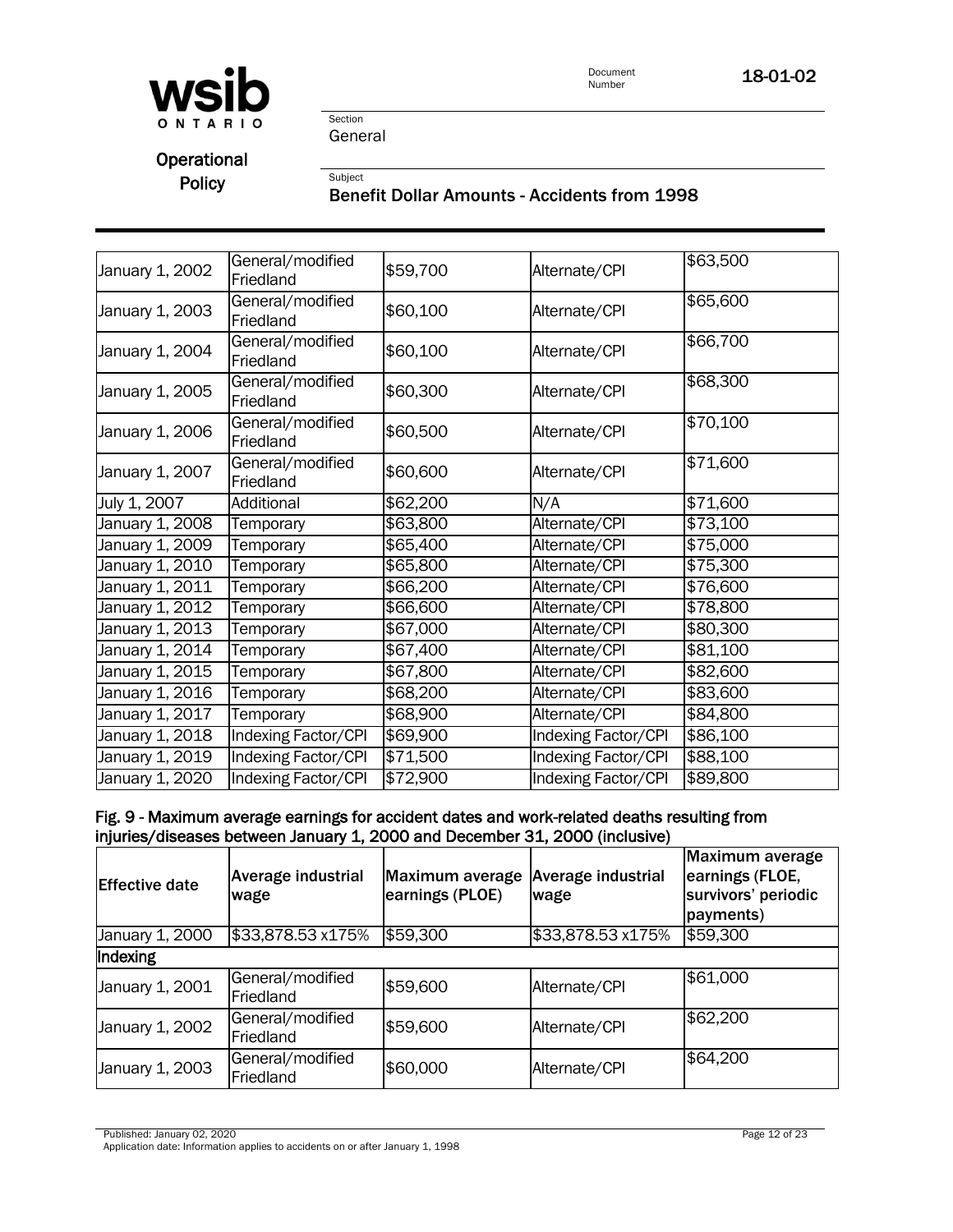

Document<br>Number 18-01-02

Section General

Subject

**Operational** Policy

# Benefit Dollar Amounts - Accidents from 1998

| January 1, 2004 | General/modified<br>Friedland | \$60,000 | Alternate/CPI       | \$65,300 |
|-----------------|-------------------------------|----------|---------------------|----------|
| January 1, 2005 | General/modified<br>Friedland | \$60,200 | Alternate/CPI       | \$66,900 |
| January 1, 2006 | General/modified<br>Friedland | \$60,400 | Alternate/CPI       | \$68,700 |
| January 1, 2007 | General/modified<br>Friedland | \$60,500 | Alternate/CPI       | \$70,200 |
| July 1, 2007    | Additional                    | \$62,100 | N/A                 | \$70,200 |
| January 1, 2008 | Temporary                     | \$63,700 | Alternate/CPI       | \$71,700 |
| January 1, 2009 | Temporary                     | \$65,300 | Alternate/CPI       | \$73,500 |
| January 1, 2010 | Temporary                     | \$65,700 | Alternate/CPI       | \$73,800 |
| January 1, 2011 | Temporary                     | \$66,100 | Alternate/CPI       | \$75,000 |
| January 1, 2012 | Temporary                     | \$66,500 | Alternate/CPI       | \$77,100 |
| January 1, 2013 | Temporary                     | \$66,900 | Alternate/CPI       | \$78,500 |
| January 1, 2014 | Temporary                     | \$67,300 | Alternate/CPI       | \$79,300 |
| January 1, 2015 | Temporary                     | \$67,700 | Alternate/CPI       | \$80,800 |
| January 1, 2016 | Temporary                     | \$68,100 | Alternate/CPI       | \$81,800 |
| January 1, 2017 | Temporary                     | \$68,800 | Alternate/CPI       | \$83,000 |
| January 1, 2018 | Indexing Factor/CPI           | \$69,800 | Indexing Factor/CPI | \$84,200 |
| January 1, 2019 | Indexing Factor/CPI           | \$71,400 | Indexing Factor/CPI | \$86,100 |
| January 1, 2020 | Indexing Factor/CPI           | \$72,800 | Indexing Factor/CPI | \$87,700 |

#### Fig. 10 - Maximum average earnings for accident dates and work-related deaths resulting from injuries/diseases between January 1, 2001 and December 31, 2001 (inclusive)

| <b>Effective date</b> | <b>Average industrial</b><br>wage | Maximum average<br>earnings (PLOE) | Average industrial<br>wage | <b>Maximum average</b><br>earnings (FLOE,<br>survivors' periodic<br>payments) |
|-----------------------|-----------------------------------|------------------------------------|----------------------------|-------------------------------------------------------------------------------|
| January 1, 2001       | \$34,653.10 x175%                 | \$60,600                           | \$34,653.10 x175%          | \$60,600                                                                      |
| Indexing              |                                   |                                    |                            |                                                                               |
| January 1, 2002       | General/modified<br>Friedland     | \$60,600                           | Alternate/CPI              | \$61,800                                                                      |
| January 1, 2003       | General/modified<br>Friedland     | \$61,000                           | Alternate/CPI              | \$63,800                                                                      |
| January 1, 2004       | General/modified<br>Friedland     | \$61,000                           | Alternate/CPI              | \$64,900                                                                      |
| January 1, 2005       | General/modified<br>Friedland     | \$61,200                           | Alternate/CPI              | \$66,400                                                                      |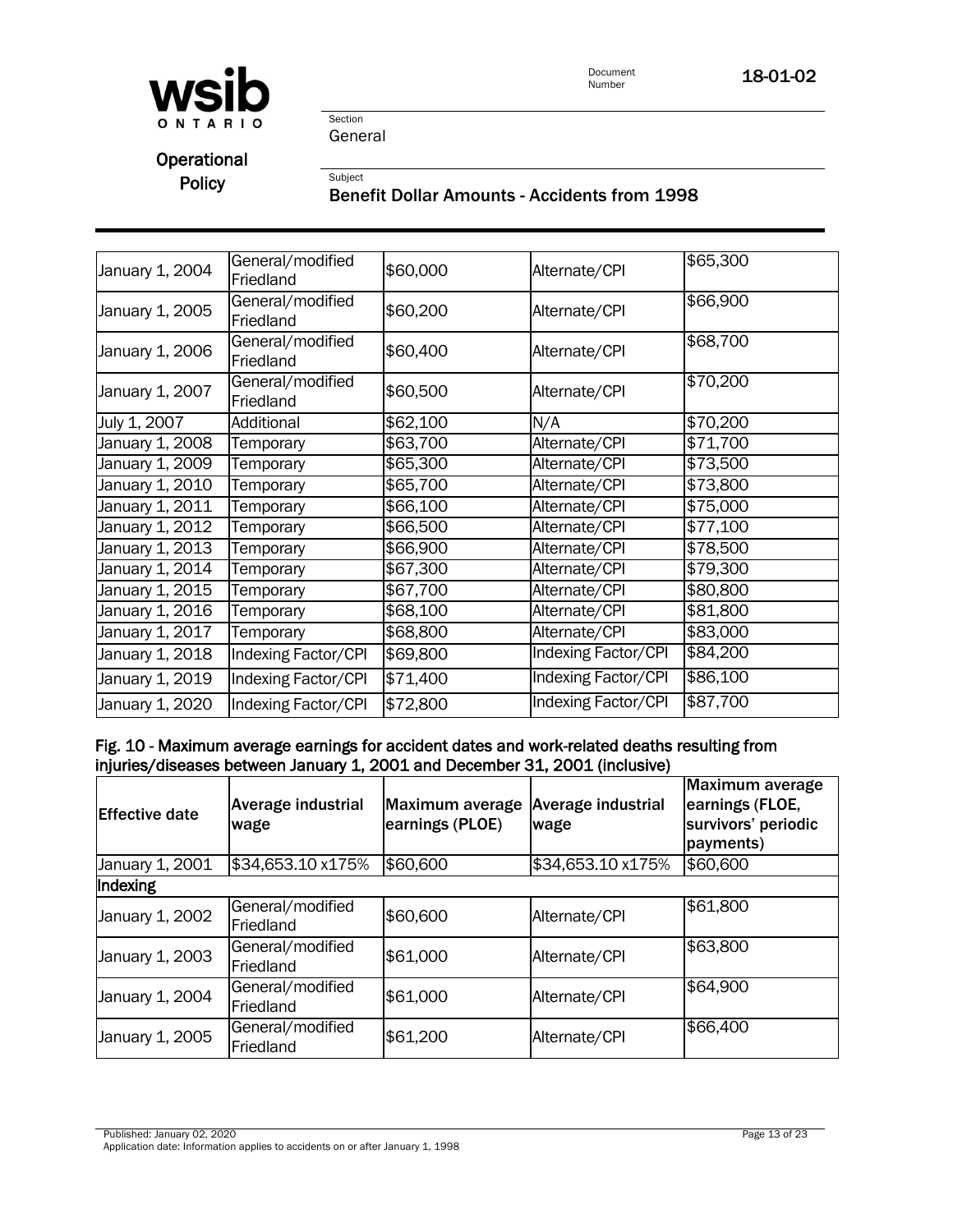

Document<br>Number 18-01-02

Section General

Subject

**Operational** Policy

# Benefit Dollar Amounts - Accidents from 1998

| January 1, 2006 | General/modified<br>Friedland | \$61,400 | Alternate/CPI       | \$68,200 |
|-----------------|-------------------------------|----------|---------------------|----------|
| January 1, 2007 | General/modified<br>Friedland | \$61,500 | Alternate/CPI       | \$69,700 |
| July 1, 2007    | Additional                    | \$63,100 | N/A                 | \$69,700 |
| January 1, 2008 | Temporary                     | \$64,700 | Alternate/CPI       | \$71,100 |
| January 1, 2009 | Temporary                     | \$66,400 | Alternate/CPI       | \$72,900 |
| January 1, 2010 | Temporary                     | \$66,800 | Alternate/CPI       | \$73,200 |
| January 1, 2011 | Temporary                     | \$67,200 | Alternate/CPI       | \$74,400 |
| January 1, 2012 | Temporary                     | \$67,600 | Alternate/CPI       | \$76,500 |
| January 1, 2013 | Temporary                     | \$68,000 | Alternate/CPI       | \$77,900 |
| January 1, 2014 | Temporary                     | \$68,400 | Alternate/CPI       | \$78,700 |
| January 1, 2015 | Temporary                     | \$68,800 | Alternate/CPI       | \$80,200 |
| January 1, 2016 | Temporary                     | \$69,200 | Alternate/CPI       | \$81,200 |
| January 1, 2017 | Temporary                     | \$69,900 | Alternate/CPI       | \$82,400 |
| January 1, 2018 | Indexing Factor/CPI           | \$70,900 | Indexing Factor/CPI | \$83,600 |
| January 1, 2019 | Indexing Factor/CPI           | \$72,500 | Indexing Factor/CPI | \$85,500 |
| January 1, 2020 | Indexing Factor/CPI           | \$73,900 | Indexing Factor/CPI | \$87,100 |

#### Fig. 11 - Maximum average earnings for injuries/diseases and work-related deaths resulting from injuries/diseases between January 1, 2002 to December 31, 2002 (inclusive)

| <b>IEffective date</b> | Average industrial<br>wage    | Maximum average<br>earnings (PLOE) | <b>Average industrial</b><br>wage | Maximum average<br>earnings (FLOE,<br>survivors' periodic<br>payments) |
|------------------------|-------------------------------|------------------------------------|-----------------------------------|------------------------------------------------------------------------|
| January 1, 2002        | \$36,920.27 x175%             | \$64,600                           | \$36,920.27 x175%                 | \$64,600                                                               |
| Indexing               |                               |                                    |                                   |                                                                        |
| January 1, 2003        | General/modified<br>Friedland | \$65,000                           | Alternate/CPI                     | \$66,700                                                               |
| January 1, 2004        | General/modified<br>Friedland | \$65,000                           | Alternate/CPI                     | \$67,800                                                               |
| January 1, 2005        | General/modified<br>Friedland | \$65,200                           | Alternate/CPI                     | \$69,400                                                               |
| January 1, 2006        | General/modified<br>Friedland | \$65,400                           | Alternate/CPI                     | \$71,300                                                               |
| January 1, 2007        | General/modified<br>Friedland | \$65,500                           | Alternate/CPI                     | \$72,800                                                               |
| July 1, 2007           | Additional                    | \$67,200                           | N/A                               | \$72,800                                                               |
| January 1, 2008        | Temporary                     | \$68,900                           | Alternate/CPI                     | \$74,300                                                               |
| January 1, 2009        | Temporary                     | \$70,700                           | Alternate/CPI                     | \$76,200                                                               |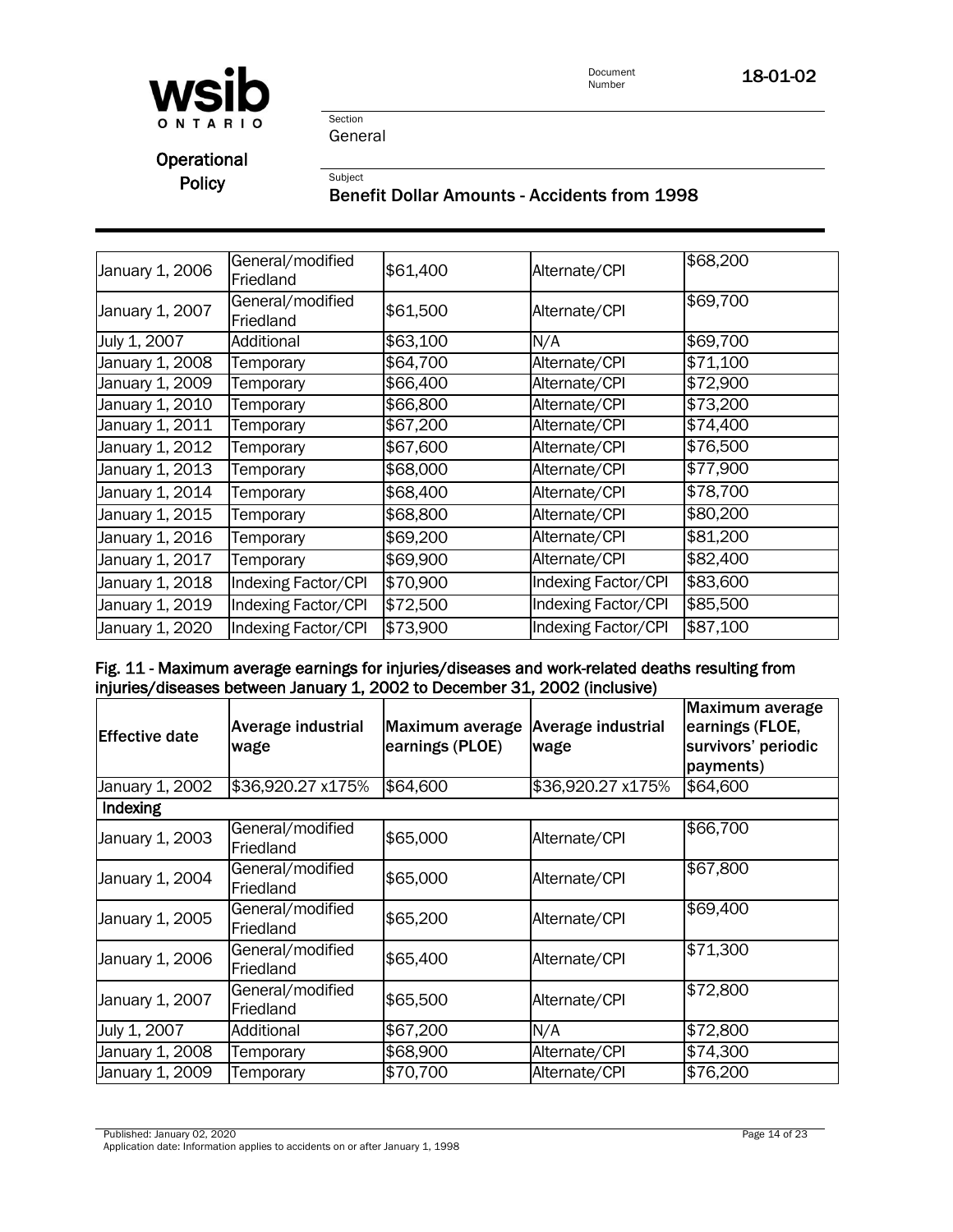

Document<br>Number 18-01-02

Section General

Subject

**Operational** Policy

#### Benefit Dollar Amounts - Accidents from 1998

| January 1, 2010              | Temporary           | \$71,100 | Alternate/CPI       | \$76,600 |
|------------------------------|---------------------|----------|---------------------|----------|
| January 1, $20\overline{11}$ | Temporary           | \$71,500 | Alternate/CPI       | \$77,900 |
| January 1, 2012              | Temporary           | \$71,900 | Alternate/CPI       | \$80,100 |
| January 1, 2013              | Temporary           | \$72,300 | Alternate/CPI       | \$81,600 |
| January 1, 2014              | Temporary           | \$72,700 | Alternate/CPI       | \$82,400 |
| January 1, 2015              | Temporary           | \$73,100 | Alternate/CPI       | \$83,900 |
| January 1, 2016              | Temporary           | \$73,500 | Alternate/CPI       | \$85,000 |
| January 1, 2017              | Temporary           | \$74,300 | Alternate/CPI       | \$86,200 |
| January 1, $20\overline{18}$ | Indexing Factor/CPI | \$75,400 | Indexing Factor/CPI | \$87,500 |
| January 1, 2019              | Indexing Factor/CPI | \$77,100 | Indexing Factor/CPI | \$89,500 |
| January 1, 2020              | Indexing Factor/CPI | \$78,600 | Indexing Factor/CPI | \$91,200 |

#### Fig. 12 - Maximum average earnings for accident dates and work-related deaths resulting from injuries/diseases between January 1, 2003 and December 31, 2003 (inclusive)

| <b>Effective date</b> | Average industrial<br>wage    | Maximum average<br>earnings (PLOE) | Average industrial<br>wage | Maximum average<br>earnings (FLOE,<br>survivors' periodic<br>payments) |
|-----------------------|-------------------------------|------------------------------------|----------------------------|------------------------------------------------------------------------|
| January 1, 2003       | \$37,476.11 x175%             | \$65,600                           | \$37,476.11 x175%          | \$65,600                                                               |
| Indexing              |                               |                                    |                            |                                                                        |
| January 1, 2004       | General/modified<br>Friedland | \$65,600                           | Alternate/CPI              | \$66,700                                                               |
| January 1, 2005       | General/modified<br>Friedland | \$65,800                           | Alternate/CPI              | \$68,300                                                               |
| January 1, 2006       | General/modified<br>Friedland | \$66,000                           | Alternate/CPI              | \$70,100                                                               |
| January 1, 2007       | General/modified<br>Friedland | \$66,100                           | Alternate/CPI              | \$71,600                                                               |
| July 1, 2007          | Additional                    | \$67,800                           | N/A                        | \$71,600                                                               |
| January 1, 2008       | Temporary                     | \$69,500                           | Alternate/CPI              | \$73,100                                                               |
| January 1, 2009       | Temporary                     | \$71,300                           | Alternate/CPI              | \$75,000                                                               |
| January 1, 2010       | Temporary                     | \$71,700                           | Alternate/CPI              | \$75,300                                                               |
| January 1, 2011       | Temporary                     | \$72,100                           | Alternate/CPI              | \$76,600                                                               |
| January 1, 2012       | Temporary                     | \$72,500                           | Alternate/CPI              | \$78,800                                                               |
| January 1, 2013       | Temporary                     | $\overline{$}72,900$               | Alternate/CPI              | \$80,300                                                               |
| January 1, 2014       | Temporary                     | \$73,300                           | Alternate/CPI              | \$81,100                                                               |
| January 1, 2015       | Temporary                     | \$73,700                           | Alternate/CPI              | \$82,600                                                               |
| January 1, 2016       | Temporary                     | \$74,100                           | Alternate/CPI              | \$83,600                                                               |
| January 1, 2017       | Temporary                     | \$74,900                           | Alternate/CPI              | \$84,800                                                               |
| January 1, 2018       | Indexing Factor/CPI           | \$76,000                           | Indexing Factor/CPI        | \$86,100                                                               |
| January 1, 2019       | <b>Indexing Factor/CPI</b>    | \$77,700                           | <b>Indexing Factor/CPI</b> | \$88,100                                                               |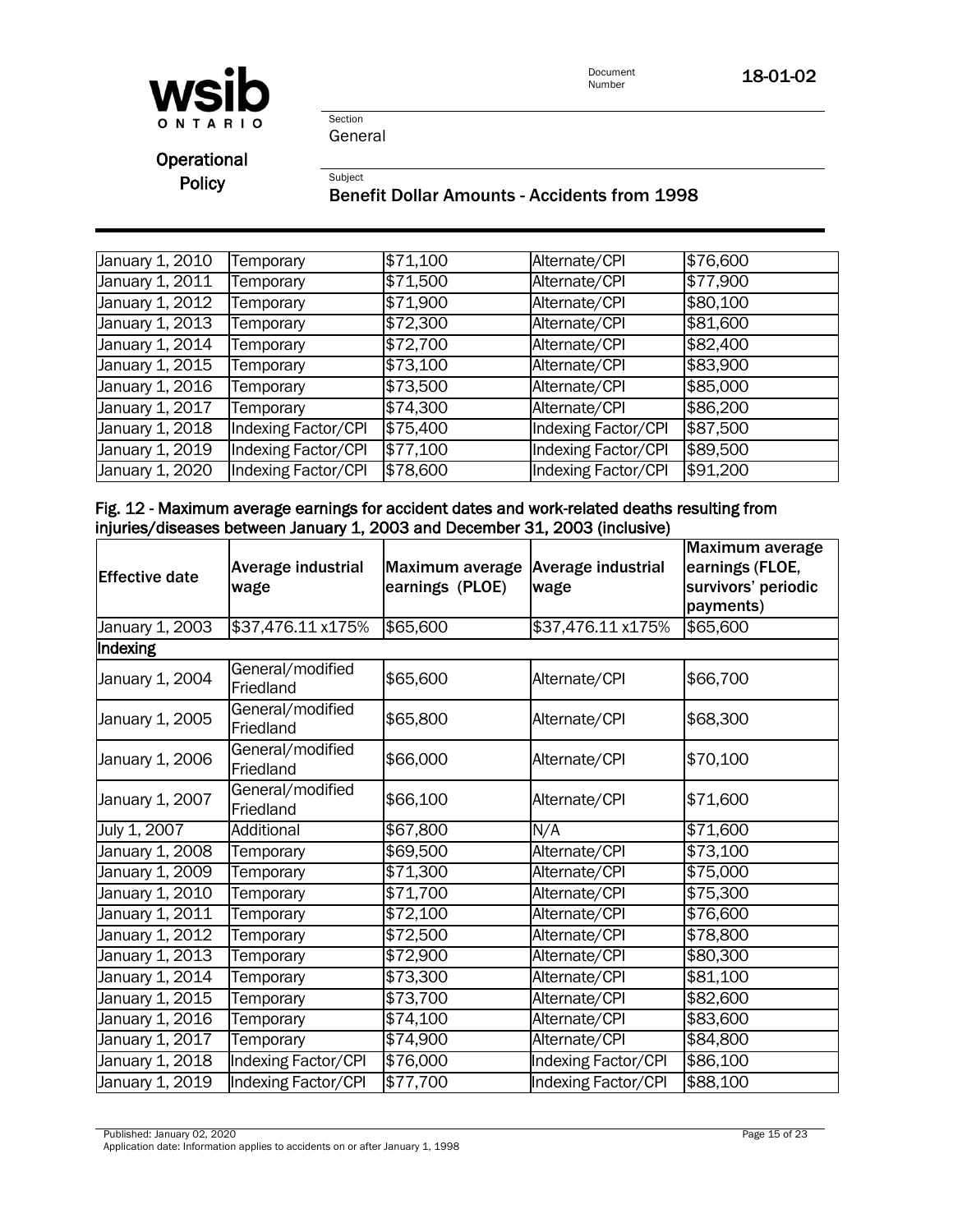

Section General

Subject

**Operational** Policy

Benefit Dollar Amounts - Accidents from 1998

| January 1, 2020   Indexing Factor/CPI $\vert$ \$79,200 | Indexing Factor/CPI   \$89,800 |  |
|--------------------------------------------------------|--------------------------------|--|

|  |  |                                                                             |  | Fig. 13 - Maximum average earnings for accident dates and work-related deaths resulting from |
|--|--|-----------------------------------------------------------------------------|--|----------------------------------------------------------------------------------------------|
|  |  | injuries/diseases between January 1, 2004 and December 31, 2004 (inclusive) |  |                                                                                              |

| <b>Effective date</b> | Average industrial<br>wage    | Maximum average<br>earnings (PLOE) | Average industrial<br>wage | <b>Maximum average</b><br>earnings (FLOE,<br>survivors' periodic<br>payments) |
|-----------------------|-------------------------------|------------------------------------|----------------------------|-------------------------------------------------------------------------------|
| January 1, 2004       | \$38,160.73 x175%             | \$66,800                           | \$38,160.73 x175%          | \$66,800                                                                      |
| Indexing              |                               |                                    |                            |                                                                               |
| January 1, 2005       | General/modified<br>Friedland | \$67,000                           | Alternate/CPI              | \$68,400                                                                      |
| January 1, 2006       | General/modified<br>Friedland | \$67,300                           | Alternate/CPI              | \$70,200                                                                      |
| January 1, 2007       | General/modified<br>Friedland | \$67,400                           | Alternate/CPI              | \$71,700                                                                      |
| July 1, 2007          | Additional                    | \$69,100                           | N/A                        | \$71,700                                                                      |
| January 1, 2008       | Temporary                     | \$70,900                           | Alternate/CPI              | \$73,200                                                                      |
| January 1, 2009       | Temporary                     | \$72,700                           | Alternate/CPI              | \$75,100                                                                      |
| January 1, 2010       | Temporary                     | \$73,100                           | Alternate/CPI              | \$75,400                                                                      |
| January 1, 2011       | Temporary                     | \$73,500                           | Alternate/CPI              | \$76,700                                                                      |
| January 1, 2012       | Temporary                     | \$73,900                           | Alternate/CPI              | \$78,900                                                                      |
| January 1, 2013       | Temporary                     | \$74,300                           | Alternate/CPI              | \$80,400                                                                      |
| January 1, 2014       | Temporary                     | \$74,700                           | Alternate/CPI              | \$81,200                                                                      |
| January 1, 2015       | Temporary                     | $\sqrt{$75,100}$                   | Alternate/CPI              | \$82,700                                                                      |
| January 1, 2016       | Temporary                     | \$75,500                           | Alternate/CPI              | \$83,700                                                                      |
| January 1, 2017       | Temporary                     | \$76,300                           | Alternate/CPI              | \$84,900                                                                      |
| January 1, 2018       | <b>Indexing Factor/CPI</b>    | \$77,400                           | Indexing Factor/CPI        | \$86,200                                                                      |
| January 1, 2019       | <b>Indexing Factor/CPI</b>    | \$79,200                           | <b>Indexing Factor/CPI</b> | \$88,200                                                                      |
| January 1, 2020       | Indexing Factor/CPI           | \$80,700                           | Indexing Factor/CPI        | \$89,900                                                                      |

# Fig. 14 - Maximum average earnings for accident dates and work-related deaths resulting from injuries/diseases between January 1, 2005 and December 31, 2005 (inclusive)

| <b>Effective date</b> | Average industrial<br>wage    | Maximum average Average industrial<br>earnings (PLOE) | wage              | Maximum average<br>earnings (FLOE,<br>survivors' periodic<br>payments) |
|-----------------------|-------------------------------|-------------------------------------------------------|-------------------|------------------------------------------------------------------------|
| January 1, 2005       | \$38,713.99 x175%             | \$67,700                                              | \$38,713.99 x175% | \$67,700                                                               |
| Indexing              |                               |                                                       |                   |                                                                        |
| January 1, 2006       | General/modified<br>Friedland | \$68,000                                              | Alternate/CPI     | \$69,500                                                               |

Published: January 02, 2020 Page 16 of 23

Application date: Information applies to accidents on or after January 1, 1998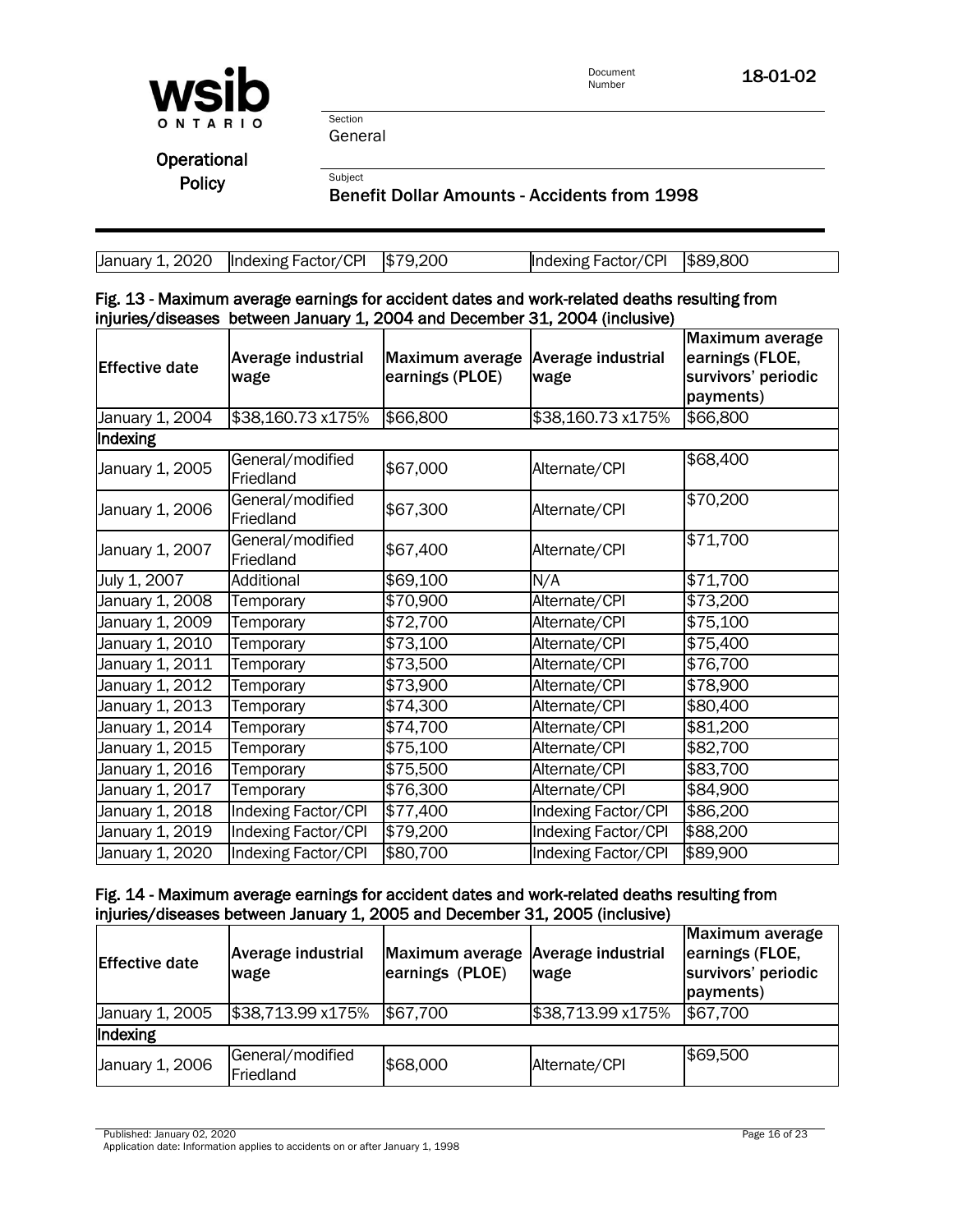

Section General

Subject

**Operational** Policy

# Benefit Dollar Amounts - Accidents from 1998

| January 1, 2007 | General/modified<br>Friedland | \$68,100 | Alternate/CPI       | \$71,000 |
|-----------------|-------------------------------|----------|---------------------|----------|
| July 1, 2007    | Additional                    | \$69,900 | N/A                 | \$71,000 |
| January 1, 2008 | Temporary                     | \$71,700 | Alternate/CPI       | \$72,500 |
| January 1, 2009 | Temporary                     | \$73,500 | Alternate/CPI       | \$74,400 |
| January 1, 2010 | Temporary                     | \$73,900 | Alternate/CPI       | \$74,700 |
| January 1, 2011 | Temporary                     | \$74,300 | Alternate/CPI       | \$75,900 |
| January 1, 2012 | Temporary                     | \$74,700 | Alternate/CPI       | \$78,100 |
| January 1, 2013 | Temporary                     | \$75,100 | Alternate/CPI       | \$79,600 |
| January 1, 2014 | Temporary                     | \$75,500 | Alternate/CPI       | \$80,400 |
| January 1, 2015 | Temporary                     | \$75,900 | Alternate/CPI       | \$81,900 |
| January 1, 2016 | Temporary                     | \$76,300 | Alternate/CPI       | \$82,900 |
| January 1, 2017 | Temporary                     | \$77,100 | Alternate/CPI       | \$84,100 |
| January 1, 2018 | Indexing Factor/CPI           | \$78,300 | Indexing Factor/CPI | \$85,400 |
| January 1, 2019 | Indexing Factor/CPI           | \$80,100 | Indexing Factor/CPI | \$87,400 |
| January 1, 2020 | Indexing Factor/CPI           | \$81,600 | Indexing Factor/CPI | \$89,100 |

# Fig. 15 - Maximum average earnings for accident dates and work-related deaths resulting from injuries/diseases between January 1, 2006 and December 31, 2006 (inclusive)

| <b>Effective date</b> | Average industrial<br>wage    | <b>Maximum average</b><br>earnings (PLOE) | Average industrial<br>wage | Maximum average<br>earnings (FLOE,<br>survivors' periodic<br>payments) |
|-----------------------|-------------------------------|-------------------------------------------|----------------------------|------------------------------------------------------------------------|
| January 1, 2006       | \$39,682.28 x175%             | \$69,400                                  | \$39,682.28 x175%          | \$69,400                                                               |
| Indexing              |                               |                                           |                            |                                                                        |
| January 1, 2007       | General/modified<br>Friedland | \$69,500                                  | Alternate/CPI              | \$70,900                                                               |
| July 1, 2007          | Additional                    | \$71,300                                  | N/A                        | \$70,900                                                               |
| January 1, 2008       | Temporary                     | \$73,100                                  | Alternate/CPI              | \$72,400                                                               |
| January 1, 2009       | Temporary                     | \$75,000                                  | Alternate/CPI              | \$74,300                                                               |
| January 1, 2010       | Temporary                     | \$75,400                                  | Alternate/CPI              | \$74,600                                                               |
| January 1, 2011       | Temporary                     | \$75,800                                  | Alternate/CPI              | \$75,800                                                               |
| January 1, 2012       | Temporary                     | \$76,200                                  | Alternate/CPI              | \$78,000                                                               |
| January 1, 2013       | Temporary                     | \$76,600                                  | Alternate/CPI              | \$79,500                                                               |
| January 1, 2014       | Temporary                     | \$77,000                                  | Alternate/CPI              | \$80,300                                                               |
| January 1, 2015       | Temporary                     | \$77,400                                  | Alternate/CPI              | \$81,800                                                               |
| January 1, 2016       | Temporary                     | \$77,800                                  | Alternate/CPI              | \$82,800                                                               |
| January 1, 2017       | Temporary                     | \$78,600                                  | Alternate/CPI              | \$84,000                                                               |
| January 1, 2018       | Indexing Factor/CPI           | \$79,800                                  | Indexing Factor/CPI        | \$85,300                                                               |
| January 1, 2019       | Indexing Factor/CPI           | \$81,600                                  | Indexing Factor/CPI        | \$87,300                                                               |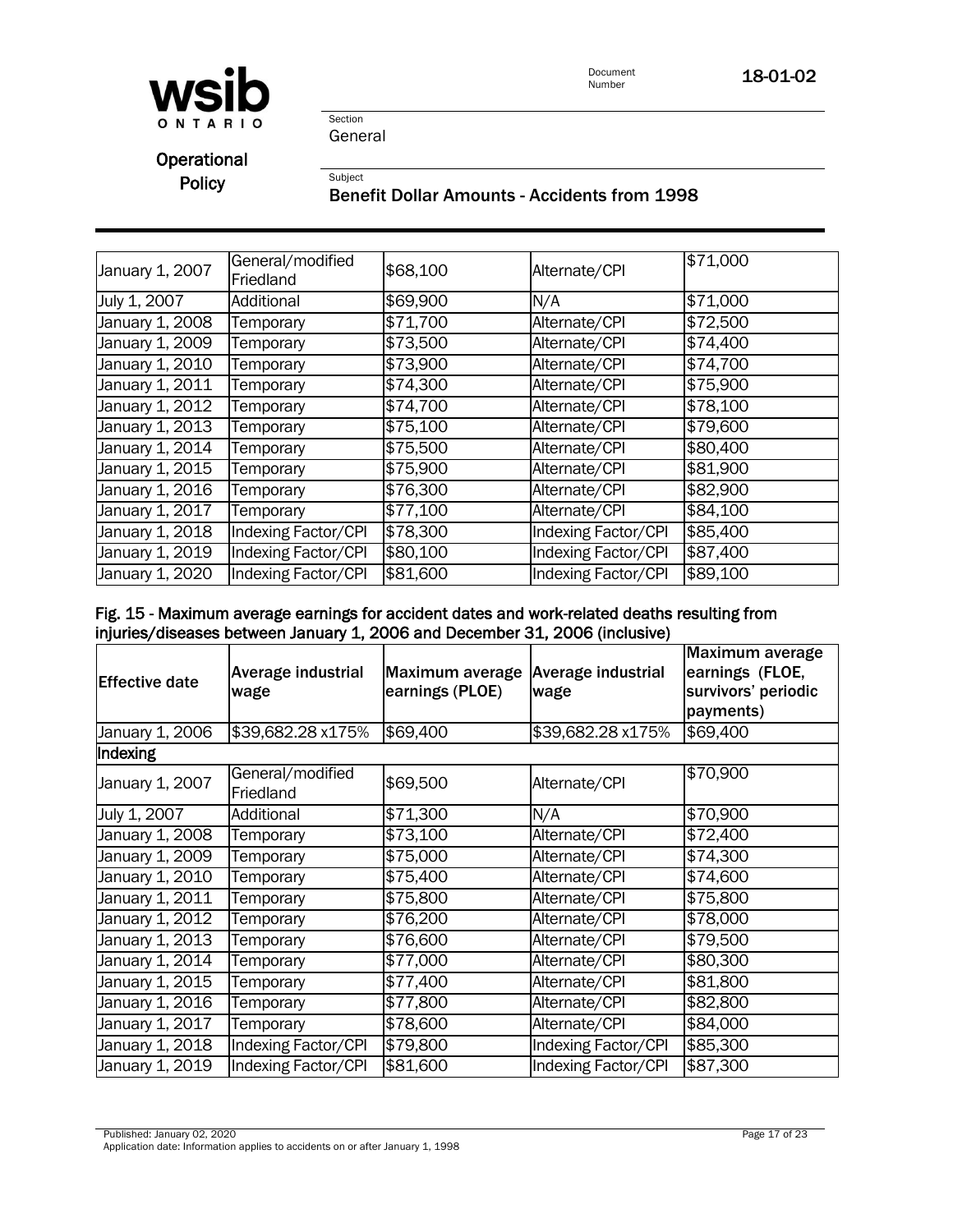

Section General

Subject

**Operational Policy** 

Benefit Dollar Amounts - Accidents from 1998

| $\mu$ January 1, 2020   Indexing Factor/CPI   \$83,200 | Indexing Factor/CPI 589,000 |  |
|--------------------------------------------------------|-----------------------------|--|

#### Fig. 16 - Maximum average earnings for accident dates and work-related deaths resulting from injuries/diseases between January 1, 2007 and December 31, 2007 (inclusive)

| <b>Effective date</b> | Average industrial<br>wage | Maximum average<br>earnings (PLOE) | Average industrial<br>wage | Maximum average<br>earnings (FLOE,<br>survivors' periodic<br>payments) |
|-----------------------|----------------------------|------------------------------------|----------------------------|------------------------------------------------------------------------|
| January 1, 2007       | \$41,019.72 x175%          | \$71,800                           | \$41,019.72 x175%          | \$71,800                                                               |
| Indexing              |                            |                                    |                            |                                                                        |
| January 1, 2008       | Temporary                  | \$73,600                           | Alternate/CPI              | \$73,300                                                               |
| January 1, 2009       | Temporary                  | \$75,500                           | Alternate/CPI              | \$75,200                                                               |
| January 1, 2010       | Temporary                  | \$75,900                           | Alternate/CPI              | \$75,600                                                               |
| January 1, 2011       | Temporary                  | \$76,300                           | Alternate/CPI              | \$76,900                                                               |
| January 1, 2012       | Temporary                  | \$76,700                           | Alternate/CPI              | \$79,100                                                               |
| January 1, 2013       | Temporary                  | \$77,100                           | Alternate/CPI              | \$80,600                                                               |
| January 1, 2014       | Temporary                  | \$77,500                           | Alternate/CPI              | \$81,400                                                               |
| January 1, 2015       | Temporary                  | \$77,900                           | Alternate/CPI              | \$82,900                                                               |
| January 1, 2016       | Temporary                  | \$78,300                           | Alternate/CPI              | \$83,900                                                               |
| January 1, 2017       | Temporary                  | \$79,100                           | Alternate/CPI              | \$85,100                                                               |
| January 1, 2018       | <b>Indexing Factor/CPI</b> | \$80,300                           | Indexing Factor/CPI        | \$86,400                                                               |
| January 1, 2019       | <b>Indexing Factor/CPI</b> | \$82,100                           | Indexing Factor/CPI        | \$88,400                                                               |
| January 1, 2020       | Indexing Factor/CPI        | \$83,700                           | Indexing Factor/CPI        | \$90,100                                                               |

Fig. 17 - Maximum average earnings for accident dates and work-related deaths resulting from injuries/diseases between January 1, 2008 and December 31, 2008 (inclusive)

| <b>Effective date</b> | Average industrial<br>wage | Maximum average<br>earnings (PLOE) | <b>Average industrial</b><br>wage | Maximum average<br>earnings (FLOE,<br>survivors' periodic<br>payments) |
|-----------------------|----------------------------|------------------------------------|-----------------------------------|------------------------------------------------------------------------|
| January 1, 2008       | \$41,909.61 x175%          | \$73,300                           | \$41,909.61 x175%                 | \$73,300                                                               |
| Indexing              |                            |                                    |                                   |                                                                        |
| January 1, 2009       | Temporary                  | \$75,200                           | Alternate/CPI                     | \$75,200                                                               |
| January 1, 2010       | Temporary                  | \$75,600                           | Alternate/CPI                     | \$75,600                                                               |
| January 1, 2011       | Temporary                  | \$76,000                           | Alternate/CPI                     | \$76,900                                                               |
| January 1, 2012       | Temporary                  | \$76,400                           | Alternate/CPI                     | \$79,100                                                               |
| January 1, 2013       | Temporary                  | \$76,800                           | Alternate/CPI                     | \$80,600                                                               |
| January 1, 2014       | Temporary                  | \$77,200                           | Alternate/CPI                     | \$81,400                                                               |
| January 1, 2015       | Temporary                  | \$77,600                           | Alternate/CPI                     | \$82,900                                                               |
| January 1, 2016       | Temporary                  | \$78,000                           | Alternate/CPI                     | \$83,900                                                               |
| January 1, 2017       | Temporary                  | \$78,800                           | Alternate/CPI                     | \$85,100                                                               |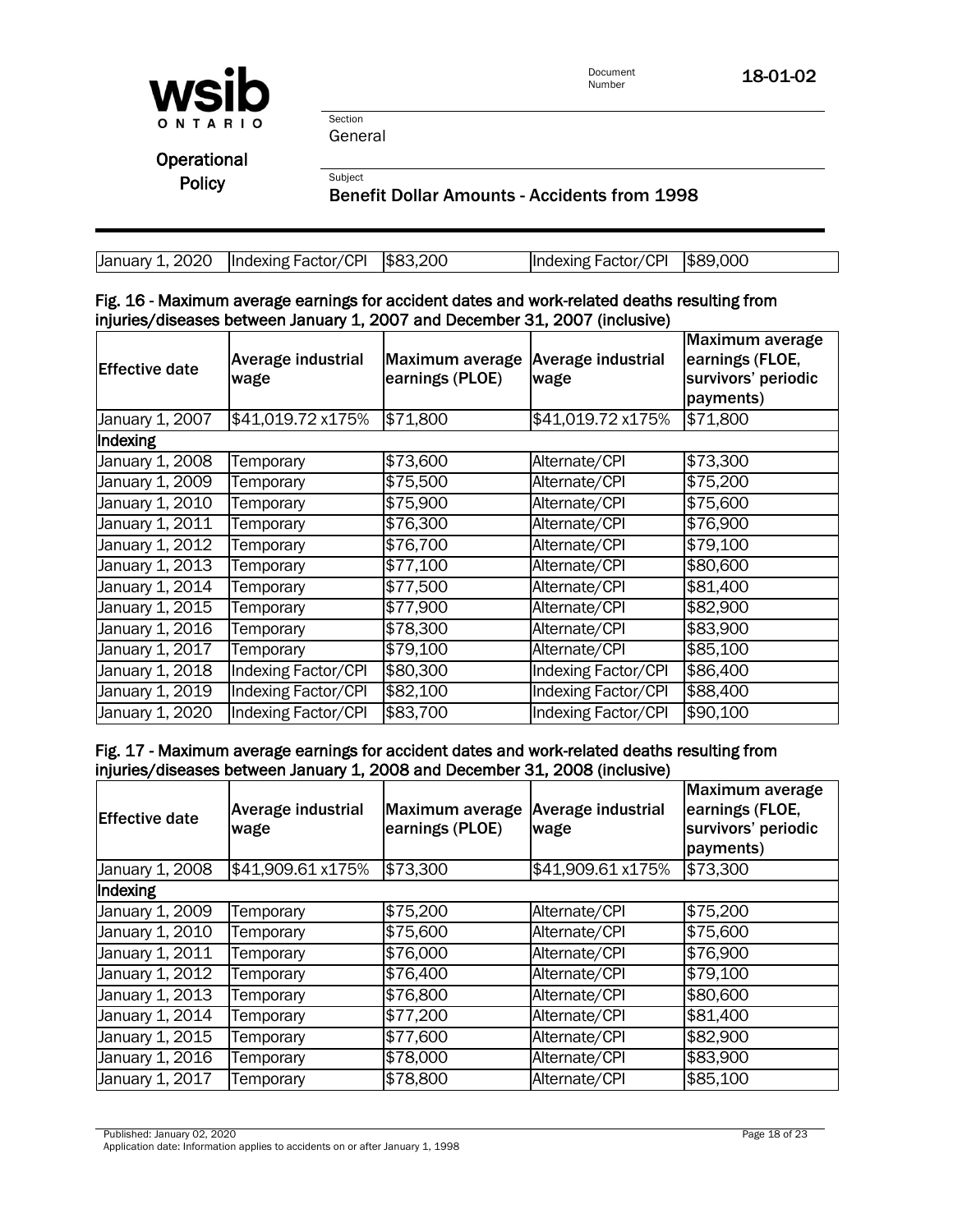

Section General

Subject

**Operational Policy** 

### Benefit Dollar Amounts - Accidents from 1998

| $\vert$ January 1, 2018 $\vert$ Indexing Factor/CPI $\vert$ \$80,000 | Indexing Factor/CPI 586,400              |  |
|----------------------------------------------------------------------|------------------------------------------|--|
| $\vert$ January 1, 2019 $\vert$ Indexing Factor/CPI $\vert$ \$81,800 | Indexing Factor/CPI $\frac{1}{3}$ 88,400 |  |
| $\mu$ January 1, 2020   Indexing Factor/CPI $\beta$ 83,400           | Indexing Factor/CPI 590,100              |  |

#### Fig. 18 - Maximum average earnings for accident dates and work-related deaths resulting from injuries/diseases between January 1, 2009 and December 31, 2009 (inclusive)

| <b>Effective date</b> | Average industrial<br>wage | <b>Maximum average</b><br>earnings (PLOE) | <b>Average industrial</b><br>wage | Maximum average<br>earnings (FLOE,<br>survivors' periodic<br>payments) |
|-----------------------|----------------------------|-------------------------------------------|-----------------------------------|------------------------------------------------------------------------|
| January 1, 2009       | \$42,656.51 x175%          | \$74,600                                  | \$42,656.51 x175%                 | \$74,600                                                               |
| Indexing              |                            |                                           |                                   |                                                                        |
| January 1, 2010       | Temporary                  | \$75,000                                  | Alternate/CPI                     | \$74,900                                                               |
| January 1, 2011       | Temporary                  | \$75,400                                  | Alternate/CPI                     | \$76,100                                                               |
| January 1, 2012       | Temporary                  | \$75,800                                  | Alternate/CPI                     | \$78,300                                                               |
| January 1, 2013       | Temporary                  | \$76,200                                  | Alternate/CPI                     | \$79,800                                                               |
| January 1, 2014       | Temporary                  | \$76,600                                  | Alternate/CPI                     | \$80,600                                                               |
| January 1, 2015       | Temporary                  | \$77,000                                  | Alternate/CPI                     | \$82,100                                                               |
| January 1, 2016       | Temporary                  | \$77,400                                  | Alternate/CPI                     | \$83,100                                                               |
| January 1, 2017       | Temporary                  | \$78,200                                  | Alternate/CPI                     | \$84,300                                                               |
| January 1, 2018       | Indexing Factor/CPI        | \$79,400                                  | Indexing Factor/CPI               | \$85,600                                                               |
| January 1, 2019       | Indexing Factor/CPI        | \$81,200                                  | Indexing Factor/CPI               | \$87,600                                                               |
| January 1, 2020       | Indexing Factor/CPI        | \$82,700                                  | Indexing Factor/CPI               | \$89,300                                                               |

## Fig. 19 - Maximum average earnings for accident dates and work-related deaths resulting from injuries/diseases between January 1, 2010 and December 31, 2010 (inclusive)

| <b>Effective date</b>        | <b>Average industrial</b><br>wage | <b>Maximum average</b><br>earnings (PLOE) | Average industrial<br>wage | Maximum average<br>earnings (FLOE,<br>survivors' periodic<br>payments) |
|------------------------------|-----------------------------------|-------------------------------------------|----------------------------|------------------------------------------------------------------------|
| January 1, 2010              | \$44,320.91 x175%                 | \$77,600                                  | \$44,320.91 x175%          | \$77,600                                                               |
| Indexing                     |                                   |                                           |                            |                                                                        |
| January 1, 2011              | Temporary                         | \$78,000                                  | Alternate/CPI              | \$78,900                                                               |
| January 1, 2012              | Temporary                         | \$78,400                                  | Alternate/CPI              | \$81,200                                                               |
| January 1, 2013              | Temporary                         | \$78,800                                  | Alternate/CPI              | \$82,700                                                               |
| January 1, 2014              | Temporary                         | \$79,200                                  | Alternate/CPI              | \$83,500                                                               |
| January 1, 2015              | Temporary                         | \$79,600                                  | Alternate/CPI              | \$85,100                                                               |
| January 1, 2016              | Temporary                         | \$80,000                                  | Alternate/CPI              | \$86,200                                                               |
| January 1, $20\overline{17}$ | Temporary                         | \$80,800                                  | Alternate/CPI              | \$87,500                                                               |
| January 1, 2018              | Indexing Factor/CPI               | \$82,000                                  | Indexing Factor/CPI        | \$88,800                                                               |
| January 1, 2019              | Indexing Factor/CPI               | \$83,900                                  | Indexing Factor/CPI        | \$90,800                                                               |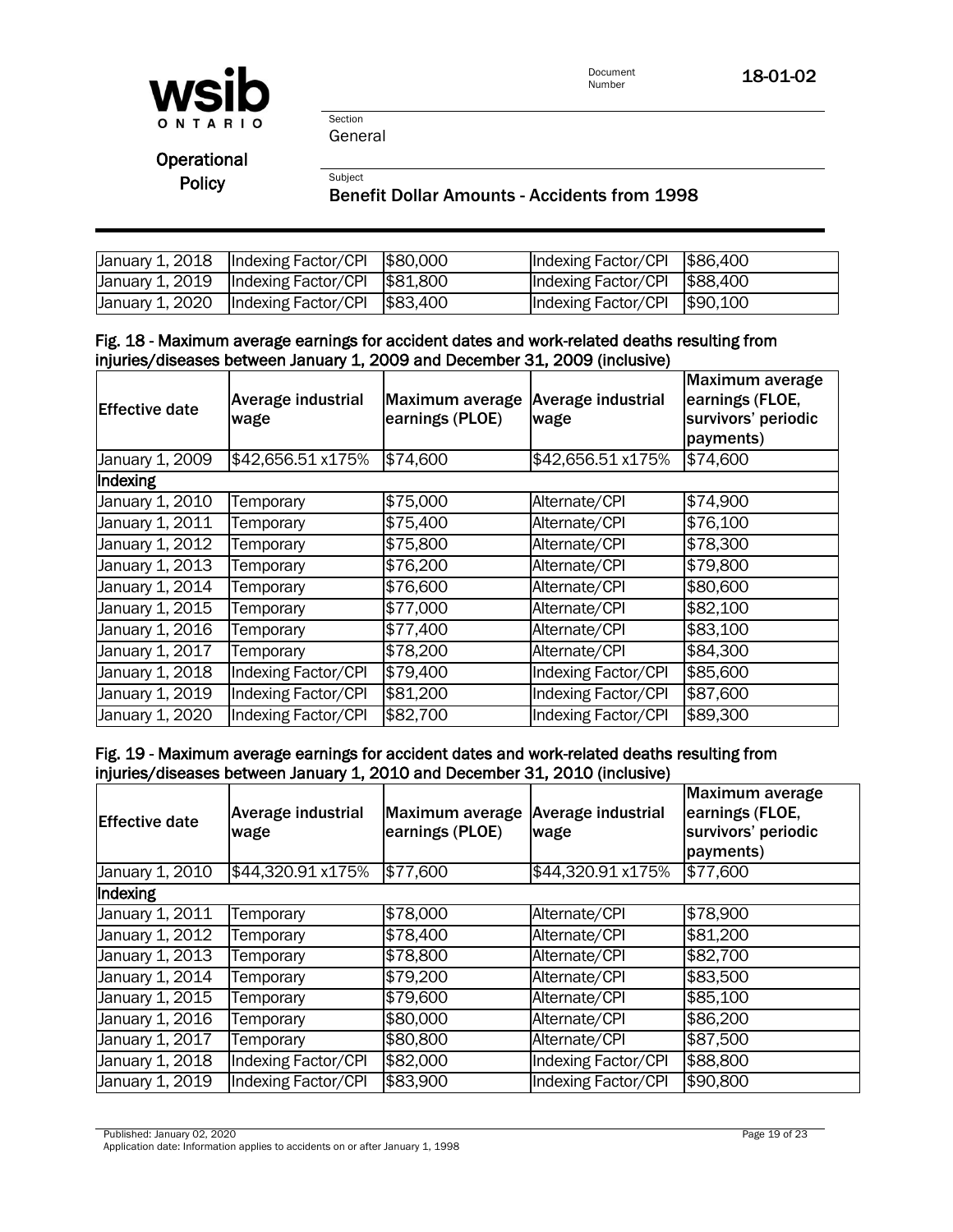

Document **18-01-02**<br>Number

Section General

**Subject** 

**Operational Policy** 

Benefit Dollar Amounts - Accidents from 1998

| $\mu$ January 1, 2020   Indexing Factor/CPI   \$85,500 | Indexing Factor/CPI \$92,500 |  |
|--------------------------------------------------------|------------------------------|--|

#### Fig. 20 - Maximum average earnings for accident dates and work-related deaths resulting from injuries/diseases between January 1, 2011 and December 31, 2011 (inclusive)

| <b>Effective date</b> | <b>Average industrial</b><br>wage | Maximum average<br>earnings (PLOE) | <b>Average industrial</b><br>wage | Maximum average<br>earnings (FLOE,<br>survivors' periodic<br>payments) |
|-----------------------|-----------------------------------|------------------------------------|-----------------------------------|------------------------------------------------------------------------|
| January 1, 2011       | \$45,493.08 x175%                 | \$79,600                           | \$45,493.08 x175%                 | \$79,600                                                               |
| Indexing              |                                   |                                    |                                   |                                                                        |
| January 1, 2012       | Temporary                         | \$80,000                           | Alternate/CPI                     | \$81,900                                                               |
| January 1, 2013       | Temporary                         | \$80,400                           | Alternate/CPI                     | \$83,400                                                               |
| January 1, 2014       | Temporary                         | \$80,900                           | Alternate/CPI                     | \$84,200                                                               |
| January 1, 2015       | Temporary                         | \$81,400                           | Alternate/CPI                     | \$85,800                                                               |
| January 1, 2016       | Temporary                         | \$81,900                           | Alternate/CPI                     | \$86,900                                                               |
| January 1, 2017       | Temporary                         | \$82,800                           | Alternate/CPI                     | \$88,200                                                               |
| January 1, 2018       | Indexing Factor/CPI               | \$84,000                           | Indexing Factor/CPI               | \$89,500                                                               |
| January 1, 2019       | Indexing Factor/CPI               | \$85,900                           | Indexing Factor/CPI               | \$91,600                                                               |
| January 1, 2020       | Indexing Factor/CPI               | \$87,500                           | Indexing Factor/CPI               | \$93,300                                                               |

## Fig. 21 - Maximum average earnings for accident dates and work-related deaths resulting from injuries/diseases between January 1, 2012 and December 31, 2012 (inclusive)

| <b>Effective date</b>        | Average industrial<br>wage | Maximum average<br>earnings (PLOE) | <b>Average industrial</b><br>wage | Maximum average<br>earnings (FLOE,<br>survivors' periodic<br>payments) |  |
|------------------------------|----------------------------|------------------------------------|-----------------------------------|------------------------------------------------------------------------|--|
| January 1, 2012              | \$46,698.10 x175%          | \$81,700                           | \$46,698.10 x175%                 | \$81,700                                                               |  |
| Indexing                     |                            |                                    |                                   |                                                                        |  |
| January 1, $20\overline{13}$ | Temporary                  | \$82,200                           | Alternate/CPI                     | \$83,200                                                               |  |
| January 1, 2014              | Temporary                  | \$82,700                           | Alternate/CPI                     | \$84,000                                                               |  |
| January 1, 2015              | Temporary                  | \$83,200                           | Alternate/CPI                     | \$85,600                                                               |  |
| January 1, 2016              | Temporary                  | \$83,700                           | Alternate/CPI                     | \$86,700                                                               |  |
| January 1, 2017              | Temporary                  | \$84,600                           | Alternate/CPI                     | \$88,000                                                               |  |
| January 1, 2018              | <b>Indexing Factor/CPI</b> | \$85,900                           | Indexing Factor/CPI               | \$89,300                                                               |  |
| January 1, 2019              | Indexing Factor/CPI        | \$87,900                           | <b>Indexing Factor/CPI</b>        | \$91,400                                                               |  |
| January 1, 2020              | Indexing Factor/CPI        | \$89,600                           | Indexing Factor/CPI               | \$93,100                                                               |  |

### Fig. 22 - Maximum average earnings for accident dates and work-related deaths resulting from injuries/diseases between January 1, 2013 and December 31, 2013 (inclusive)

| <b>Effective date</b> | Average industrial Maximum average Average industrial |                 |      | Maximum average |
|-----------------------|-------------------------------------------------------|-----------------|------|-----------------|
|                       | wage                                                  | earnings (PLOE) | wage | earnings (FLOE, |

Published: January 02, 2020 Page 20 of 23 Application date: Information applies to accidents on or after January 1, 1998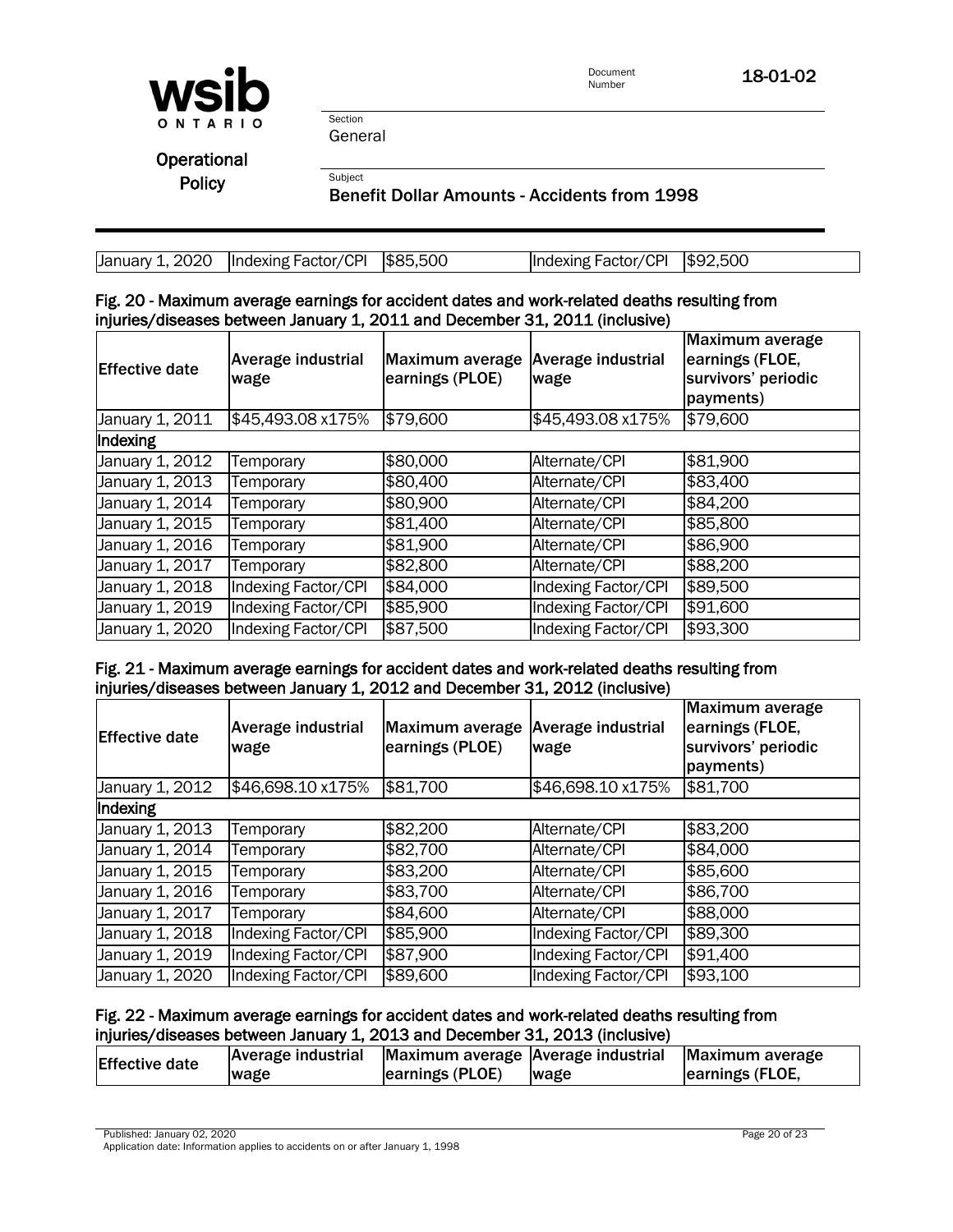

Document<br>Number 18-01-02

Section General

**Subject** 

**Operational Policy** 

Benefit Dollar Amounts - Accidents from 1998

|                 |                     |          |                     | survivors' periodic<br>payments) |
|-----------------|---------------------|----------|---------------------|----------------------------------|
| January 1, 2013 | \$47,557.94 x175%   | \$83,200 | \$47,557.94 x175%   | \$83,200                         |
| Indexing        |                     |          |                     |                                  |
| January 1, 2014 | Temporary           | \$83,700 | Alternate/CPI       | \$84,000                         |
| January 1, 2015 | Temporary           | \$84,200 | Alternate/CPI       | \$85,600                         |
| January 1, 2016 | Temporary           | \$84,700 | Alternate/CPI       | \$86,700                         |
| January 1, 2017 | Temporary           | \$85,600 | Alternate/CPI       | \$88,000                         |
| January 1, 2018 | Indexing Factor/CPI | \$86,900 | Indexing Factor/CPI | \$89,300                         |
| January 1, 2019 | Indexing Factor/CPI | \$88,900 | Indexing Factor/CPI | \$91,400                         |
| January 1, 2020 | Indexing Factor/CPI | \$90,600 | Indexing Factor/CPI | \$93,100                         |

## Fig. 23 - Maximum average earnings for accident dates and work-related deaths resulting from injuries/diseases between January 1, 2014 and December 31, 2014 (inclusive)

| <b>Effective date</b> | Average industrial<br>wage | Maximum average<br>earnings (PLOE) | <b>Average industrial</b><br>wage | Maximum average<br>earnings (FLOE,<br>survivors' periodic<br>payments) |
|-----------------------|----------------------------|------------------------------------|-----------------------------------|------------------------------------------------------------------------|
| January 1, 2014       | \$48,045.47 x175%          | \$84,100                           | \$48,045.47 x175%                 | \$84,100                                                               |
| Indexing              |                            |                                    |                                   |                                                                        |
| January 1, 2015       | Temporary                  | \$84,600                           | Alternate/CPI                     | \$85,700                                                               |
| January 1, 2016       | Temporary                  | \$85,100                           | Alternate/CPI                     | \$86,800                                                               |
| January 1, 2017       | Temporary                  | \$86,000                           | Alternate/CPI                     | \$88,100                                                               |
| January 1, 2018       | Indexing Factor/CPI        | \$87,300                           | Indexing Factor/CPI               | \$89,400                                                               |
| January 1, 2019       | Indexing Factor/CPI        | \$89,300                           | Indexing Factor/CPI               | \$91,500                                                               |
| January 1, 2020       | Indexing Factor/CPI        | \$91,000                           | Indexing Factor/CPI               | \$93,200                                                               |

## Fig. 24 - Maximum average earnings for accident dates and work-related deaths resulting from injuries/diseases between January 1, 2015 and December 31, 2015 (inclusive)

| <b>Effective date</b> | <b>Average industrial</b><br>wage | Maximum average<br>earnings (PLOE) | Average industrial<br>wage | Maximum average<br>earnings (FLOE,<br>survivors' periodic<br>payments) |
|-----------------------|-----------------------------------|------------------------------------|----------------------------|------------------------------------------------------------------------|
| January 1, 2015       | \$48,708.21 x175%                 | \$85,200                           | \$48,708.21 x175%          | \$85,200                                                               |
| Indexing              |                                   |                                    |                            |                                                                        |
| January 1, 2016       | Temporary                         | \$85,700                           | Alternate/CPI              | \$86,300                                                               |
| January 1, 2017       | Temporary                         | \$86,600                           | Alternate/CPI              | \$87,600                                                               |
| January 1, 2018       | Indexing Factor/CPI               | \$87,900                           | Indexing Factor/CPI        | \$88,900                                                               |
| January 1, 2019       | Indexing Factor/CPI               | \$89,900                           | Indexing Factor/CPI        | \$90,900                                                               |
| January 1, 2020       | Indexing Factor/CPI               | \$91,600                           | Indexing Factor/CPI        | \$92,600                                                               |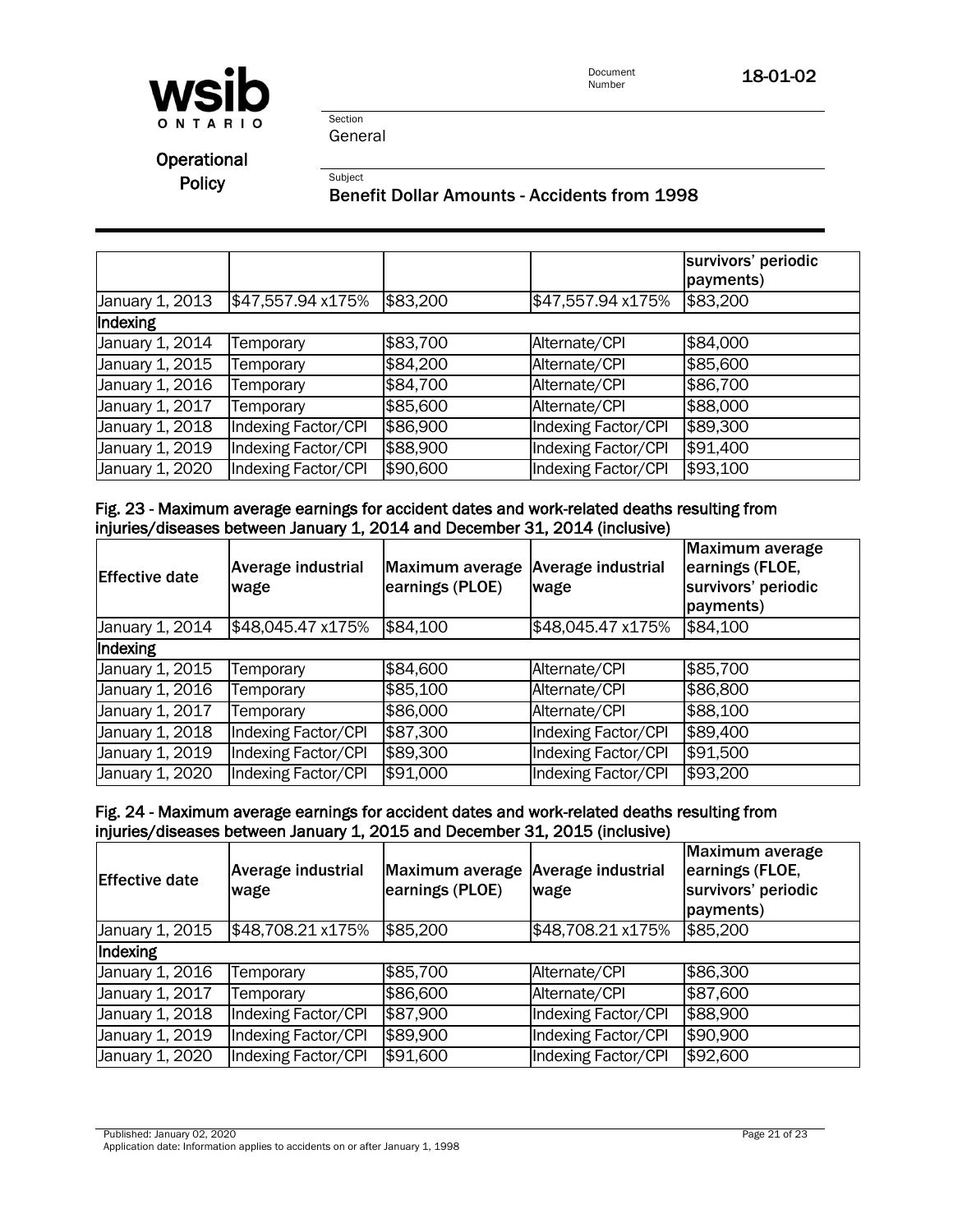

General

Section

**Subject** 

**Operational Policy** 

Benefit Dollar Amounts - Accidents from 1998

## Fig. 25 - Maximum average earnings for accident dates and work-related deaths resulting from injuries/diseases between January 1, 2016 and December 31, 2016 (inclusive)

| <b>Effective date</b> | Average industrial<br>wage | Maximum average Average industrial<br>earnings (PLOE) | wage                | <b>Maximum average</b><br>earnings (FLOE,<br>survivors' periodic<br>payments) |
|-----------------------|----------------------------|-------------------------------------------------------|---------------------|-------------------------------------------------------------------------------|
| January 1, 2016       | \$50,307.43 x175%          | \$88,000                                              | \$50,307.43 x175%   | \$88,000                                                                      |
| Indexing              |                            |                                                       |                     |                                                                               |
| January 1, 2017       | Temporary                  | \$88,900                                              | Alternate/CPI       | \$89,300                                                                      |
| January1, 2018        | Indexing Factor/CPI        | \$90,200                                              | Indexing Factor/CPI | \$90,600                                                                      |
| January 1, 2019       | Indexing Factor/CPI        | \$92,300                                              | Indexing Factor/CPI | \$92,700                                                                      |
| January 1, 2020       | Indexing Factor/CPI        | \$94,100                                              | Indexing Factor/CPI | \$94,500                                                                      |

# Fig. 26 - Maximum average earnings for accident dates and work-related deaths resulting from injuries/diseases between January 1, 2017 and December 31, 2017 (inclusive)

| <b>Effective date</b> | <b>Average industrial</b><br>wage | Maximum average<br>earnings (PLOE) | <b>Average industrial</b><br>wage | Maximum average<br>earnings (FLOE,<br>survivors' periodic<br>payments) |
|-----------------------|-----------------------------------|------------------------------------|-----------------------------------|------------------------------------------------------------------------|
| January 1, 2017       | \$50,591.61 x175%                 | \$88,500                           | \$50,591.61 x175%                 | \$88,500                                                               |
| Indexing              |                                   |                                    |                                   |                                                                        |
| January 1, 2018       | Indexing Factor/CPI               | \$89,800                           | Indexing Factor/CPI               | \$89,800                                                               |
| January 1, 2019       | Indexing Factor/CPI               | \$91,900                           | Indexing Factor/CPI               | \$91,900                                                               |
| January 1, 2020       | Indexing Factor/CPI               | \$93,600                           | Indexing Factor/CPI               | \$93,600                                                               |

## Fig. 27 - Maximum average earnings for accident dates and work-related deaths resulting from injuries/diseases between January 1, 2018 and December 31, 2018 (inclusive)

| <b>Effective date</b> | <b>Average industrial</b><br>wage | Maximum average Average industrial<br>earnings (PLOE) | wage                | Maximum average<br>earnings (FLOE,<br>survivors' periodic<br>payments) |
|-----------------------|-----------------------------------|-------------------------------------------------------|---------------------|------------------------------------------------------------------------|
| January 1, 2018       | \$51,587.54 x175%                 | \$90,300                                              | \$51,587.54 x175%   | \$90,300                                                               |
| Indexing              |                                   |                                                       |                     |                                                                        |
| January 1, 2019       | Indexing Factor/CPI               | \$92,400                                              | Indexing Factor/CPI | \$92,400                                                               |
| January 1, 2020       | Indexing Factor/CPI               | \$94,200                                              | Indexing Factor/CPI | \$94,200                                                               |

### Fig. 28 - Maximum average earnings for accident dates and work-related deaths resulting from injuries/diseases between January 1, 2019 and December 31, 2019 (inclusive)

| Average industrial<br><b>Effective date</b><br>wage | Maximum average Average industrial<br>earnings (PLOE) | <b>Iwage</b> | Maximum average<br>earnings (FLOE,<br>survivors' periodic<br>(payments) |
|-----------------------------------------------------|-------------------------------------------------------|--------------|-------------------------------------------------------------------------|
|-----------------------------------------------------|-------------------------------------------------------|--------------|-------------------------------------------------------------------------|

Published: January 02, 2020 **Page 22 of 23** 

Application date: Information applies to accidents on or after January 1, 1998